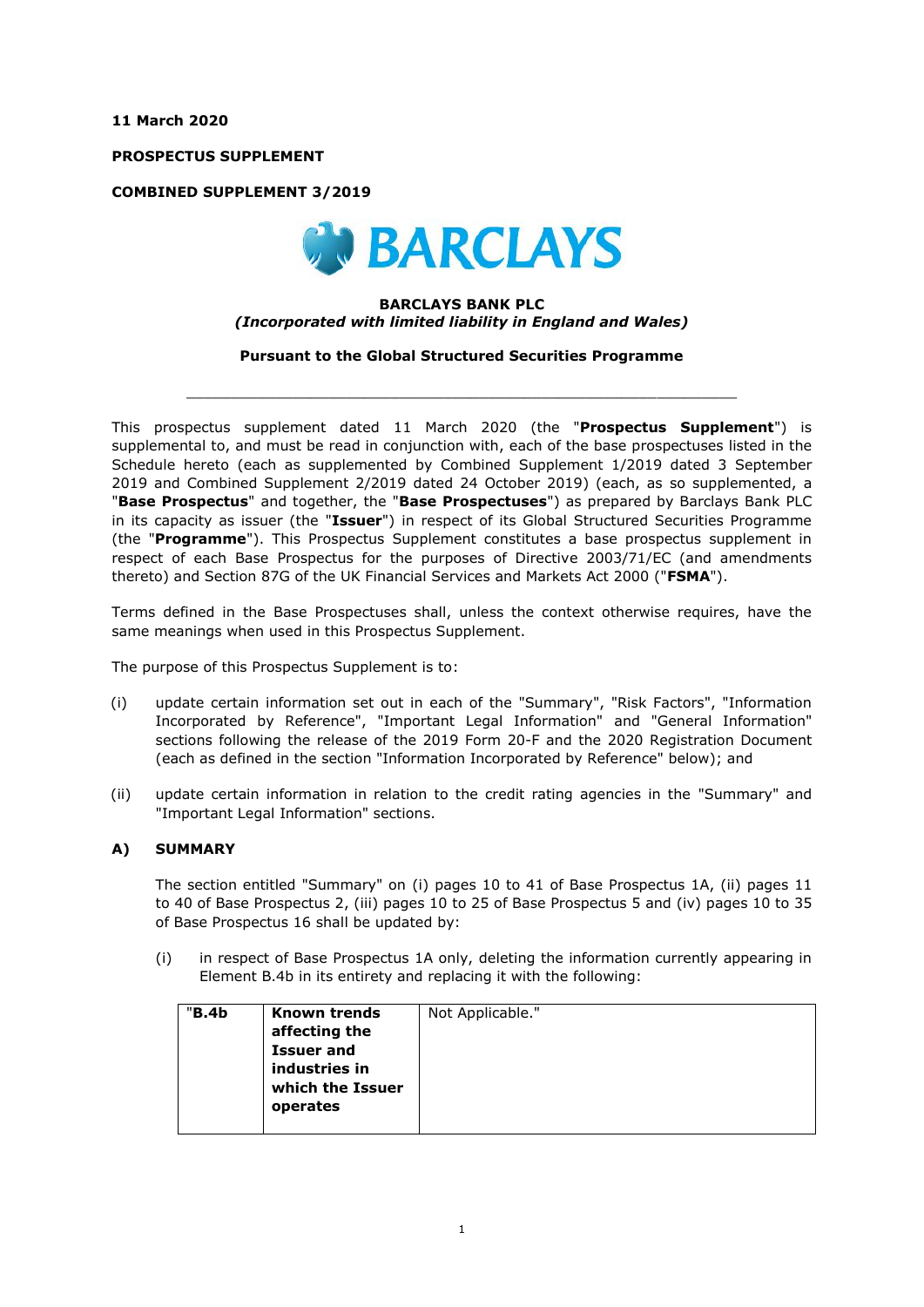(ii) in respect of each Base Prospectus, deleting the information currently appearing in Element B.12 in its entirety and replacing it with the following:

| "B.12 | Selected key     | Based on the Bank Group's audited financial            |
|-------|------------------|--------------------------------------------------------|
|       | financial        | information for the year ended 31 December 2019,       |
|       | information; no  | the Bank Group had total assets of £876,672m           |
|       | material adverse | (2018: £877,700m), total net loans and advances at     |
|       | change and       | amortised cost of £141,636m (2018: £136,959m),         |
|       | significant      | total deposits of £213,881m (2018: £199,337m),         |
|       | change           | and total equity of £50,615m (2018: £47,711m)          |
|       |                  |                                                        |
|       | statements       | (including non-controlling interests of £0 (2018:      |
|       |                  | £2m)). The profit before tax of the Bank Group for     |
|       |                  | the year ended 31 December 2019 was £3,112m            |
|       |                  | (2018: £1,286m) after credit impairment charges        |
|       |                  | and other provisions of $£1,202m$ (2018: £643m).       |
|       |                  | The financial information in this paragraph is         |
|       |                  | extracted from the audited consolidated financial      |
|       |                  | statements of the Issuer for the year ended 31         |
|       |                  |                                                        |
|       |                  | December 2019.                                         |
|       |                  |                                                        |
|       |                  | Not applicable: There has been no significant change   |
|       |                  | in the financial or trading position of the Bank Group |
|       |                  | since 31 December 2019.                                |
|       |                  |                                                        |
|       |                  | There has been no material adverse change in the       |
|       |                  | prospects of the Issuer since 31 December 2019."       |
|       |                  |                                                        |
|       |                  |                                                        |

(iii) in respect of each Base Prospectus, deleting the information currently appearing in Element B.15 and replacing it with the following:

| "B.15" | <b>Description of</b> | The Issuer's principal activity is to offer products and |
|--------|-----------------------|----------------------------------------------------------|
|        |                       |                                                          |
|        | the Issuer's          | services designed for larger corporate, wholesale and    |
|        | principal             | international banking clients. The businesses of         |
|        | activities            | Barclays PLC and its subsidiaries (collectively, the     |
|        |                       | "Group") include consumer banking and payments           |
|        |                       | operations around the world, as well as a top-tier,      |
|        |                       | full service, global consumer and investment bank."      |
|        |                       |                                                          |

(iv) in respect of Base Prospectus 1A only, deleting the information currently appearing in Element B.17 in its entirety and replacing it with the following:

| <b>B.17</b> | <b>Credit ratings</b> | The short term unsecured obligations of the Issuer           |
|-------------|-----------------------|--------------------------------------------------------------|
|             | assigned to the       | are rated A-1 by S&P Global Ratings Europe Limited,          |
|             | Issuer or its debt    | P-1 by Moody's Investors Service Ltd. and F1 by Fitch        |
|             | securities            | Ratings Limited and the long term unsecured                  |
|             |                       | unsubordinated obligations of the Issuer are rated A         |
|             |                       | by S&P Global Ratings Europe Limited, A1 by Moody's          |
|             |                       | Investors Service Ltd. and A+ by Fitch Ratings               |
|             |                       | Limited. A specific issue of Securities may be rated or      |
|             |                       | unrated.                                                     |
|             |                       |                                                              |
|             |                       | <b>Ratings:</b> This issue of Securities will<br>I not<br>be |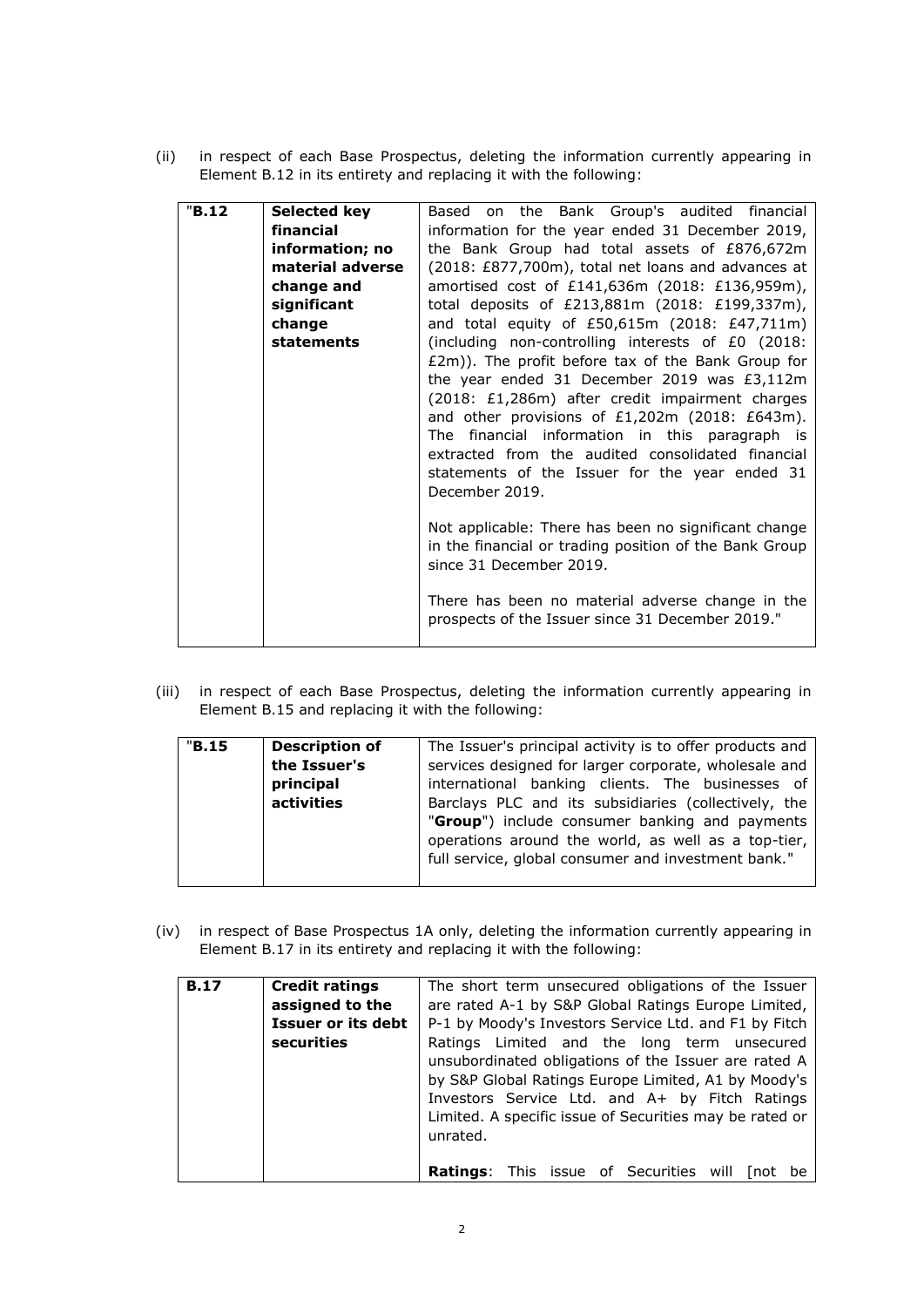|  | rated][be rated as [ <sup>●</sup> ] by [Fitch Ratings Limited] |  |  |  |  |
|--|----------------------------------------------------------------|--|--|--|--|
|  | [Moody's Investors Service Ltd.] [S&P Global Ratings           |  |  |  |  |
|  | Europe Limited]]."                                             |  |  |  |  |
|  |                                                                |  |  |  |  |

(v) in respect of each Base Prospectus, deleting the information currently appearing in Element D.2 in its entirety and replacing it with the following:

| "D.2" | <b>Key information</b> | Business conditions, general economy and                                                                                                                                                                                                                                                                                                                                                                                                                                                                                                                                                                                                                                                                                                                                                                                                                                                                                                                                                                                                                                                                                                            |
|-------|------------------------|-----------------------------------------------------------------------------------------------------------------------------------------------------------------------------------------------------------------------------------------------------------------------------------------------------------------------------------------------------------------------------------------------------------------------------------------------------------------------------------------------------------------------------------------------------------------------------------------------------------------------------------------------------------------------------------------------------------------------------------------------------------------------------------------------------------------------------------------------------------------------------------------------------------------------------------------------------------------------------------------------------------------------------------------------------------------------------------------------------------------------------------------------------|
|       | on the key risks       | geopolitical issues                                                                                                                                                                                                                                                                                                                                                                                                                                                                                                                                                                                                                                                                                                                                                                                                                                                                                                                                                                                                                                                                                                                                 |
|       | that are specific      |                                                                                                                                                                                                                                                                                                                                                                                                                                                                                                                                                                                                                                                                                                                                                                                                                                                                                                                                                                                                                                                                                                                                                     |
|       | to the Issuer          | Bank Group's operations are subject to<br>The<br>potentially unfavourable global and local economic<br>and market conditions, as well as geopolitical<br>developments, which may have a material effect on<br>the Bank Group's business, results of operations,<br>financial condition and prospects.                                                                                                                                                                                                                                                                                                                                                                                                                                                                                                                                                                                                                                                                                                                                                                                                                                               |
|       |                        | A deterioration in global or local economic and<br>market conditions may lead to (among other things):<br>(i) deteriorating business, consumer or investor<br>confidence and lower levels of fixed asset investment<br>and productivity growth, which in turn may lead to<br>lower client activity, including lower demand for<br>borrowing from creditworthy customers; (ii) higher<br>default<br>rates, delinquencies, write-offs<br>and<br>impairment charges as borrowers struggle with the<br>burden of additional debt; (iii) subdued asset prices<br>and payment patterns, including the value of any<br>collateral held by the Bank Group; (iv) mark-to-<br>market losses in trading portfolios resulting from<br>changes in factors such as credit ratings, share prices<br>and solvency of counterparties; and (v) revisions to<br>calculated expected credit losses leading to increases<br>in impairment allowances. In addition, the Bank<br>Group's ability to borrow from other financial<br>institutions or raise funding from external investors<br>may be affected by deteriorating economic conditions<br>and market disruption. |
|       |                        | Process of UK withdrawal from the European<br>Union                                                                                                                                                                                                                                                                                                                                                                                                                                                                                                                                                                                                                                                                                                                                                                                                                                                                                                                                                                                                                                                                                                 |
|       |                        | The manner in which the UK withdraws from the EU<br>will likely have a marked impact on general economic<br>conditions in the UK and the EU. The UK's future<br>relationship with the EU and its trading relationships<br>with the rest of the world could take a number of<br>years to resolve. This may lead to a prolonged period<br>of uncertainty, unstable economic conditions and<br>market volatility, including fluctuations in interest<br>rates and foreign exchange rates.                                                                                                                                                                                                                                                                                                                                                                                                                                                                                                                                                                                                                                                              |
|       |                        | Whilst the exact impact of the UK's withdrawal from<br>the EU is unknown, the Bank Group continues to<br>monitor the risks that may have a more immediate<br>impact for its business, including, but not limited to:                                                                                                                                                                                                                                                                                                                                                                                                                                                                                                                                                                                                                                                                                                                                                                                                                                                                                                                                |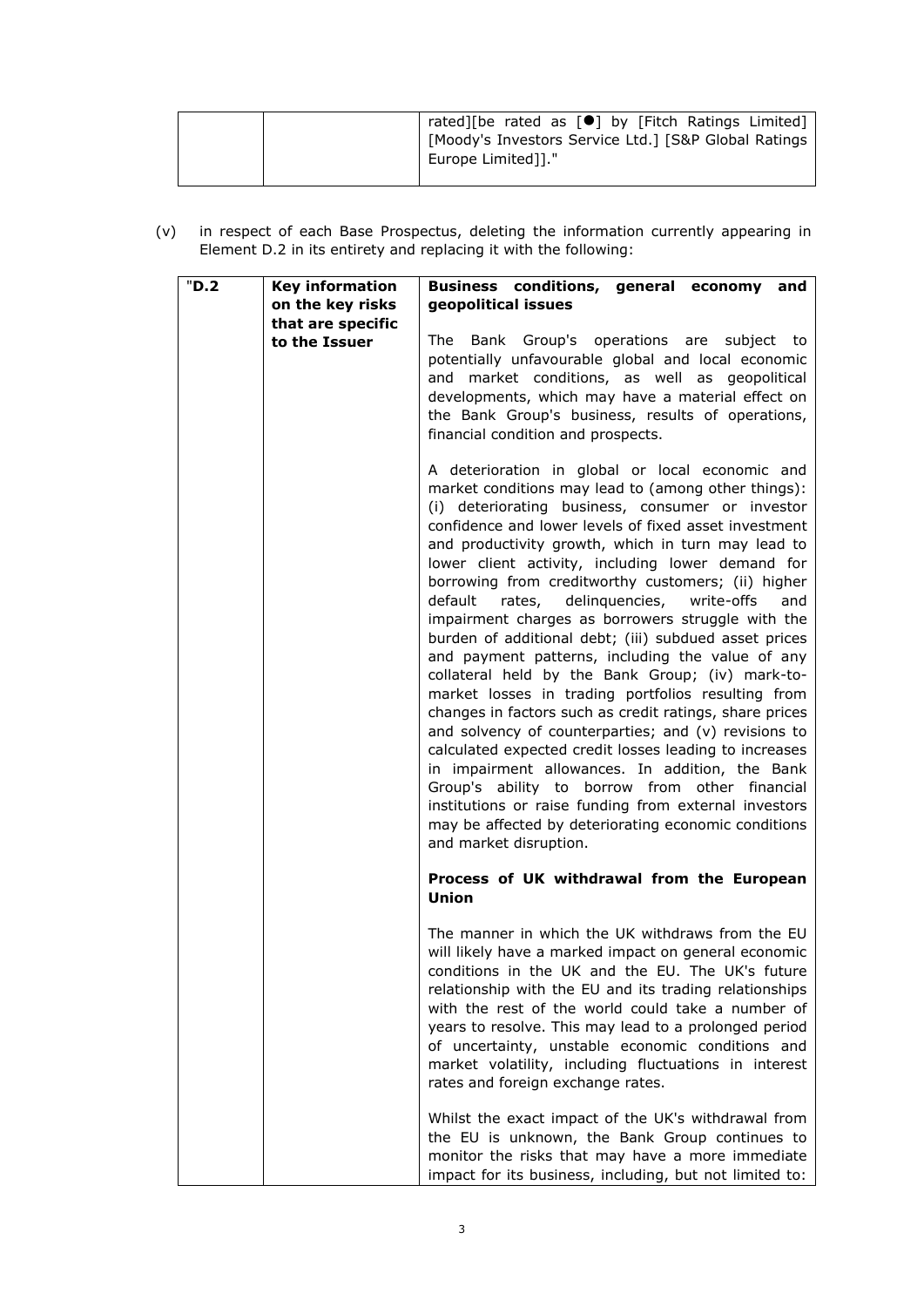| (i) market volatility, (ii) credit spreads widening, (iii)<br>credit rating agency downgrades, (iv) a UK recession,<br>(v) impact on the ability to attract and retain<br>qualified and skilled employees, (v) a disorderly exit<br>from the EU, (vi) changes to current EU 'Passporting'<br>rights, (vii) uncertainty and change to the legal<br>framework within which the Bank Group operates<br>and (viii) reduced access to financial markets<br>infrastructures.                                                                                                                                                   |
|--------------------------------------------------------------------------------------------------------------------------------------------------------------------------------------------------------------------------------------------------------------------------------------------------------------------------------------------------------------------------------------------------------------------------------------------------------------------------------------------------------------------------------------------------------------------------------------------------------------------------|
| It is difficult to predict the impact of the UK's<br>withdrawal from the EU on the Bank Group. The<br>resulting implications (such as those mentioned<br>above) could have a material adverse effect on the<br>Bank Group's business, results of operations,<br>financial condition and prospects.                                                                                                                                                                                                                                                                                                                       |
| The impact of interest rate changes on the<br><b>Bank Group's profitability</b>                                                                                                                                                                                                                                                                                                                                                                                                                                                                                                                                          |
| Any changes to interest rates are significant for the<br>Bank Group, especially given the uncertainty as to<br>the direction of interest rates and the pace at which<br>interest rates may change particularly in the Bank<br>Group's main markets of the UK and the US. A<br>continued period of low interest rates and flat yield<br>curves, including any further cuts, may affect and<br>continue to put pressure on the Bank Group's net<br>interest margins (the difference between its lending<br>income and borrowing costs) and could adversely<br>affect the profitability and prospects of the Bank<br>Group. |
| Changes in interest rates could have an adverse<br>impact on the value of the securities held in the<br>Bank Group's liquid asset portfolio. Consequently,<br>this could create more volatility than expected<br>through the Bank Group's fair value through other<br>comprehensive income reserves.                                                                                                                                                                                                                                                                                                                     |
| The competitive environments of the banking<br>and financial services industry                                                                                                                                                                                                                                                                                                                                                                                                                                                                                                                                           |
| The Bank Group's businesses are conducted in<br>competitive environments (in particular, in the UK<br>and US), with increased competition scrutiny, and<br>the Bank Group's financial performance depends<br>upon the Bank Group's ability to respond effectively<br>to competitive pressures whether due to competitor<br>behaviour, new entrants to the market, consumer<br>demand, technological changes or otherwise.                                                                                                                                                                                                |
| This competitive environment, and the Bank Group's<br>response to it, may have a material adverse effect<br>on the Bank Group's ability to maintain existing or<br>capture additional market share, business, results of<br>operations, financial condition and prospects.                                                                                                                                                                                                                                                                                                                                               |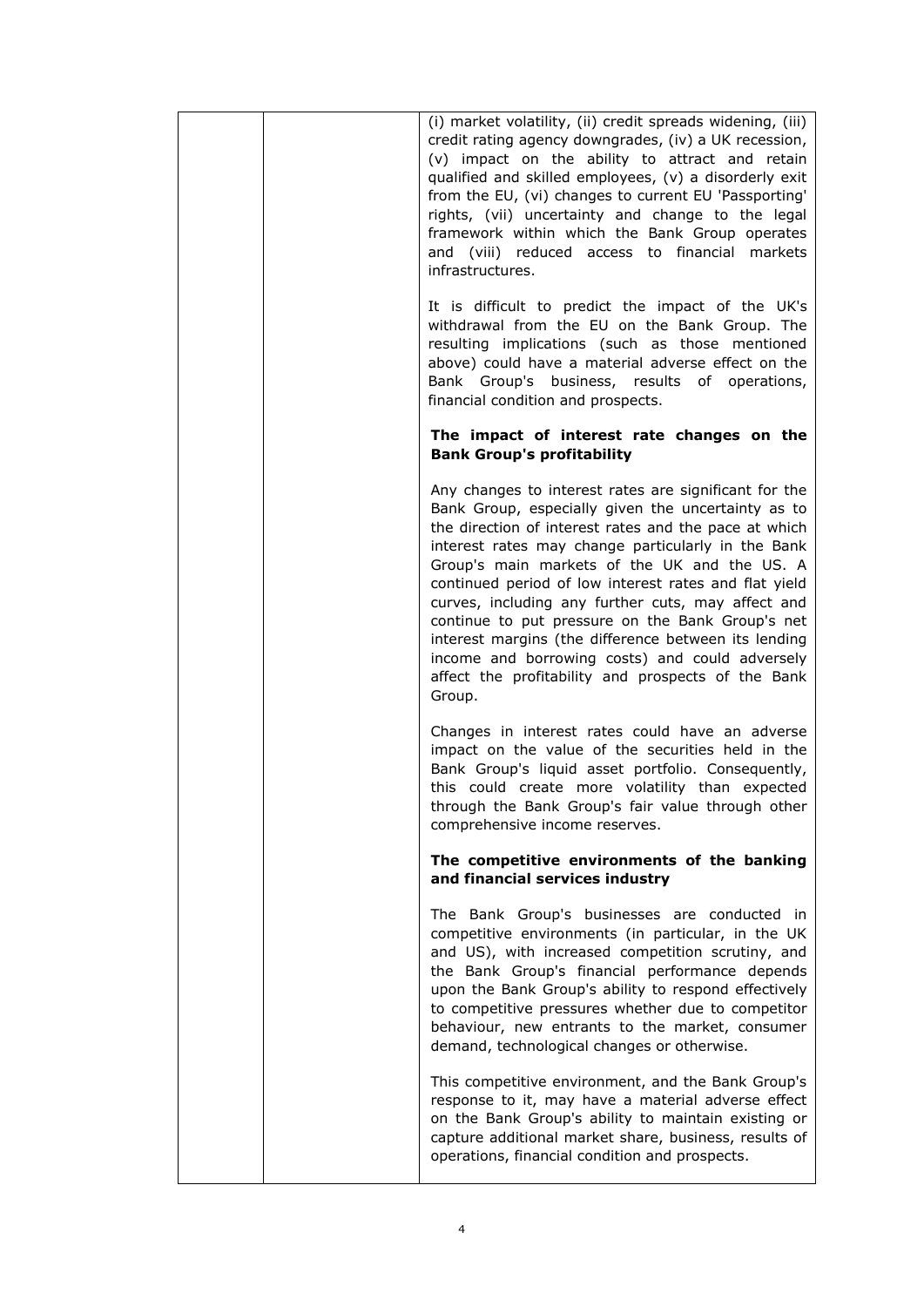|  | Regulatory change agenda and impact on<br>business model                                                                                                                                                                                                                                                                                                                                                                                                                                                                                                                                                                                                                                                                                                                                                                                                                                                                                                                                                                                                                                                                                         |
|--|--------------------------------------------------------------------------------------------------------------------------------------------------------------------------------------------------------------------------------------------------------------------------------------------------------------------------------------------------------------------------------------------------------------------------------------------------------------------------------------------------------------------------------------------------------------------------------------------------------------------------------------------------------------------------------------------------------------------------------------------------------------------------------------------------------------------------------------------------------------------------------------------------------------------------------------------------------------------------------------------------------------------------------------------------------------------------------------------------------------------------------------------------|
|  | The Bank Group remains subject to ongoing<br>significant levels of regulatory change and scrutiny in<br>many of the countries in which it operates (including,<br>in particular, the UK and the US). A more intensive<br>regulatory approach and enhanced requirements<br>together with the potential lack of international<br>regulatory co-ordination as enhanced supervisory<br>standards are developed and implemented may<br>adversely affect the Bank Group's business, capital<br>and risk management strategies and/or may result in<br>the Bank Group deciding to modify its legal entity,<br>capital and funding structures and business mix, or<br>to exit certain business activities altogether or not to<br>expand in areas despite otherwise attractive<br>potential.                                                                                                                                                                                                                                                                                                                                                             |
|  | There are several significant pieces of legislation and<br>areas of focus which will require significant<br>management attention, cost and resource, including:<br>(i) changes in minimum requirements for own funds<br>and eligible liabilities, (ii) introduction of regulations<br>which require the reporting and clearing of<br>standardised over the counter ("OTC") derivatives<br>and the mandatory margining of non-cleared OTC<br>derivatives, (iii) changes to the<br>regulatory<br>framework applicable to the Bank Group could entail<br>significant costs and have a significant impact on<br>certain markets in which the Bank Group operates<br>and (iv) supervisory stress testing exercises in a<br>number of jurisdictions. Failure to meet the<br>requirements of regulatory stress tests, or the failure<br>by regulators to approve the stress test results and<br>capital plans of the Group, could result in the Group<br>or certain of its members including the Issuer being<br>required to enhance their capital position, limit<br>capital distributions or position additional capital in<br>specific subsidiaries. |
|  | The impact of climate change on the Bank<br><b>Group's business</b>                                                                                                                                                                                                                                                                                                                                                                                                                                                                                                                                                                                                                                                                                                                                                                                                                                                                                                                                                                                                                                                                              |
|  | The risks associated with climate change are subject<br>to rapidly increasing societal, regulatory and political<br>focus, both in the UK and internationally. Embedding<br>climate risk into the Bank Group's risk framework in<br>line with regulatory expectations, and adapting the<br>Bank Group's operations and business strategy to<br>address both the financial risks resulting from: (i)<br>the physical risk of climate change; and (ii) the risk<br>from the transition to a low carbon economy, could<br>have a significant impact on the Bank Group's<br>business.                                                                                                                                                                                                                                                                                                                                                                                                                                                                                                                                                                |
|  | The impacts of physical and transition climate risks<br>can lead to second order connected risks, which                                                                                                                                                                                                                                                                                                                                                                                                                                                                                                                                                                                                                                                                                                                                                                                                                                                                                                                                                                                                                                          |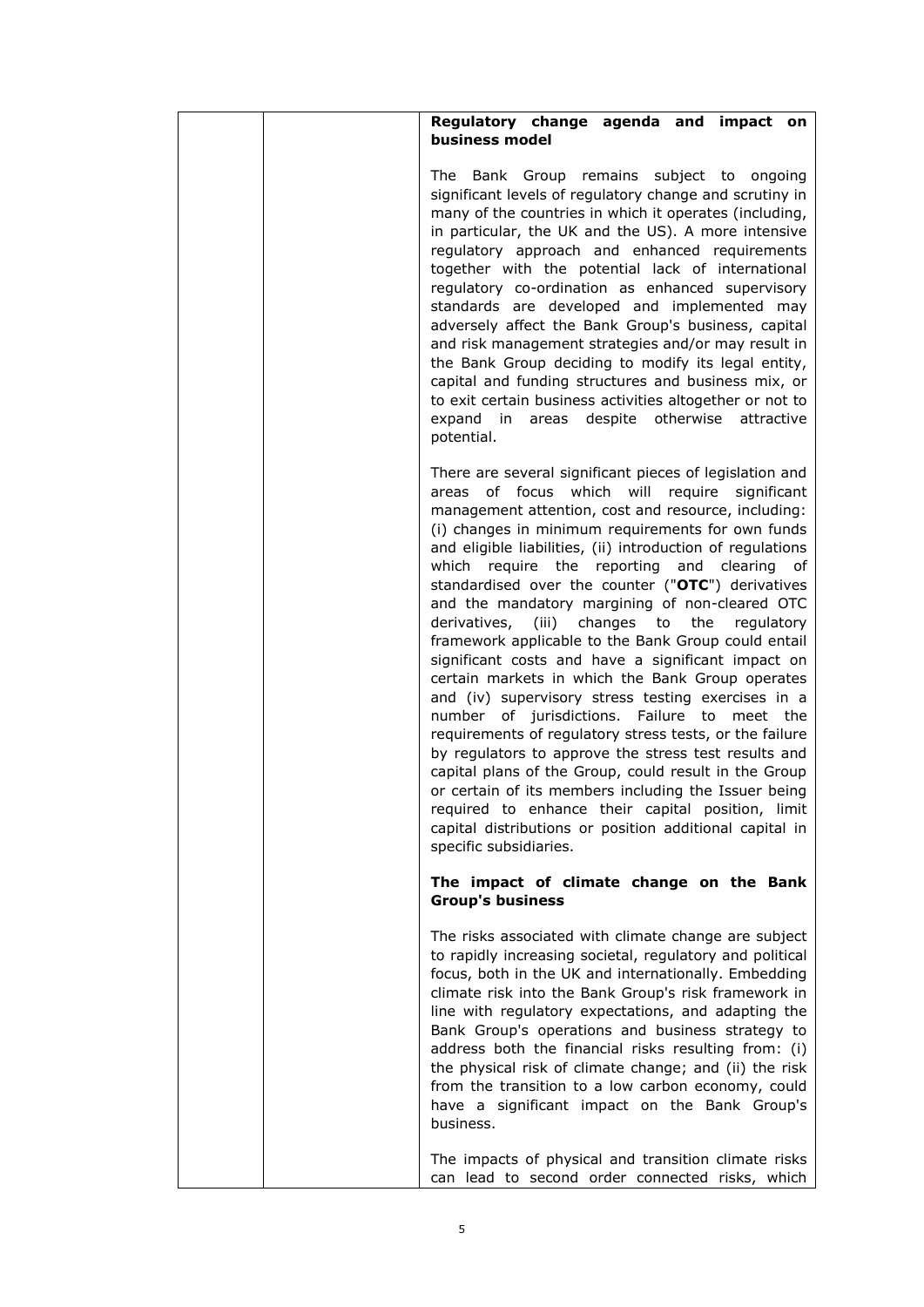| have the potential to affect the Bank Group's retail<br>and wholesale portfolios. The impacts of climate<br>change may increase losses for those sectors<br>sensitive to the effects of physical and transition<br>risks.                                                                                                                                                                                                                                                                                                                                                                                                                                                                                                                                                                                                                             |
|-------------------------------------------------------------------------------------------------------------------------------------------------------------------------------------------------------------------------------------------------------------------------------------------------------------------------------------------------------------------------------------------------------------------------------------------------------------------------------------------------------------------------------------------------------------------------------------------------------------------------------------------------------------------------------------------------------------------------------------------------------------------------------------------------------------------------------------------------------|
| If the Bank Group does not adequately embed risks<br>associated with climate change into its<br>risk<br>framework to appropriately measure, manage and<br>disclose the various financial and operational risks it<br>faces as a result of climate change, or fails to adapt<br>its strategy and business model to the changing<br>regulatory requirements and market expectations on<br>a timely basis, it may have a material and adverse<br>impact on the Bank Group's level of business growth,<br>competitiveness, profitability, capital requirements,<br>cost of funding, and financial condition.                                                                                                                                                                                                                                              |
| Impact of benchmark interest rate reforms on<br>the Bank Group                                                                                                                                                                                                                                                                                                                                                                                                                                                                                                                                                                                                                                                                                                                                                                                        |
| Global regulators and central banks have been<br>driving international efforts to reform key benchmark<br>interest rates and indices, such as the London<br>Interbank Offered Rate ("LIBOR"), which are used<br>to determine the amounts payable under a wide<br>range of transactions and make them more reliable<br>and robust. This has resulted in significant changes<br>to the methodology and operation of certain<br>benchmarks and indices, the adoption of alternative<br>"risk-free" reference<br>rates and<br>the<br>proposed<br>discontinuation of certain reference rates (including<br>LIBOR), with further changes anticipated.                                                                                                                                                                                                       |
| Uncertainty as to the nature of such potential<br>changes, the availability and/or suitability of<br>alternative "risk-free" reference rates and other<br>reforms may adversely affect a broad range of<br>transactions (including any securities, loans and<br>derivatives which use LIBOR to determine the<br>amount of interest payable that are included in the<br>Bank Group's financial assets and liabilities) that use<br>these reference rates and indices and introduce a<br>number of risks for the Bank Group, including, but<br>not limited to: (i) conduct risk, (ii) financial risks,<br>pricing risk, (iv) operational risk and (v)<br>(iii)<br>accounting risk. The occurrence of any such risks<br>may have a material adverse effect on the Bank<br>Group's business, results of operations, financial<br>condition and prospects. |
| <b>Credit risk</b>                                                                                                                                                                                                                                                                                                                                                                                                                                                                                                                                                                                                                                                                                                                                                                                                                                    |
| Credit risk is the risk of loss to the Bank Group from<br>the failure of clients, customers or counterparties, to<br>fully honour their obligations to members of the<br>Bank Group, including the whole and timely payment                                                                                                                                                                                                                                                                                                                                                                                                                                                                                                                                                                                                                           |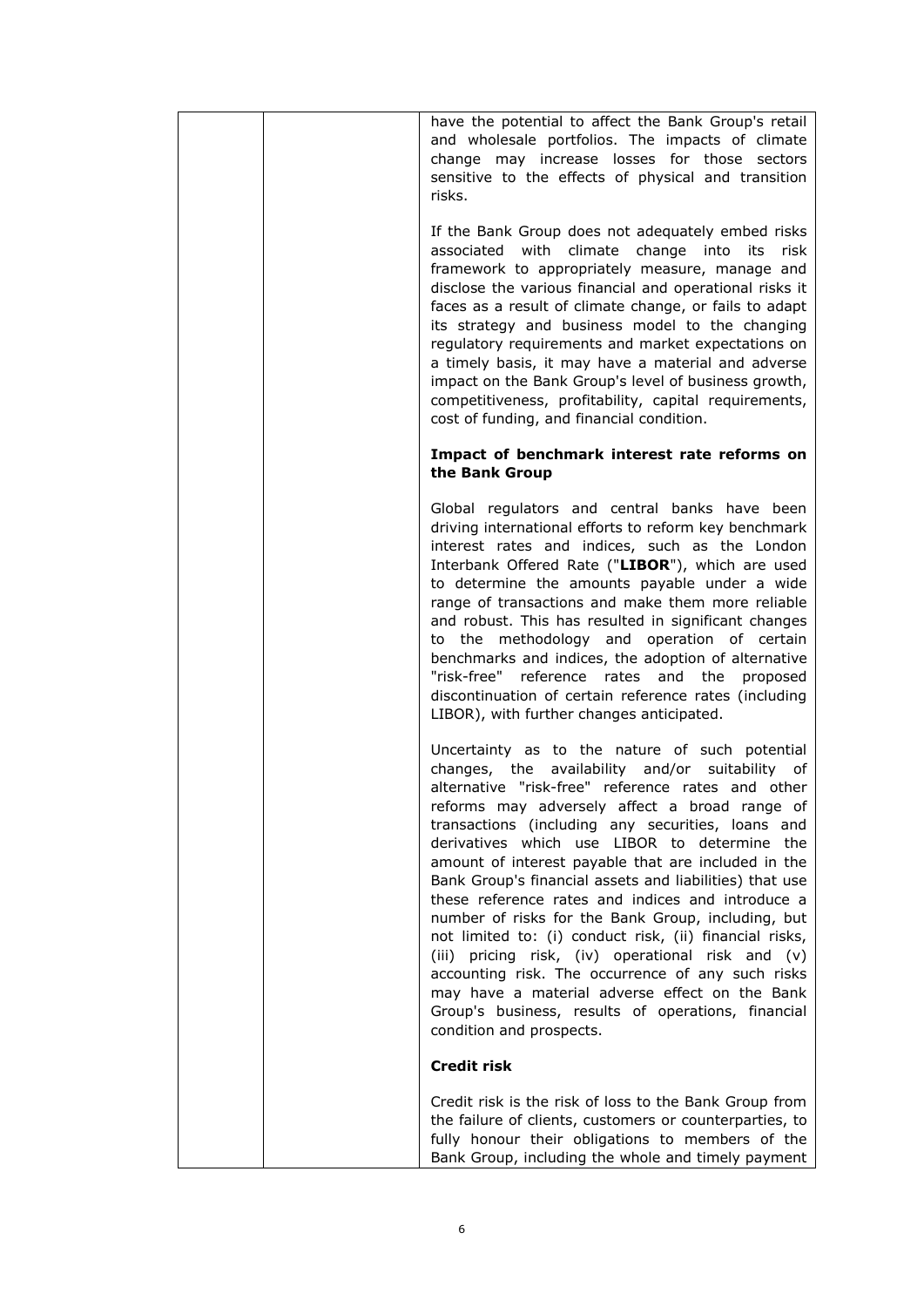| of principal, interest, collateral and other receivables.                                                                                                                                                                                                                                                                                                                                                                                                                                                                                                                                                                                                                                                                                                                                                                                                                              |
|----------------------------------------------------------------------------------------------------------------------------------------------------------------------------------------------------------------------------------------------------------------------------------------------------------------------------------------------------------------------------------------------------------------------------------------------------------------------------------------------------------------------------------------------------------------------------------------------------------------------------------------------------------------------------------------------------------------------------------------------------------------------------------------------------------------------------------------------------------------------------------------|
| The Bank Group is subject to risks arising from<br>changes in credit quality and recovery rates of loans<br>due<br>from<br>advances<br>borrowers<br>and<br>and<br>counterparties<br>specific<br>portfolio.<br>in<br>any<br>Any<br>deterioration in credit quality could lead to lower<br>recoverability and higher impairment in a specific<br>sector. The following are areas of uncertainties to<br>the Bank Group's portfolio which could have a<br>material impact on performance: (i) UK retailers,<br>hospitality and leisure, (ii) consumer affordability,<br>(iii) UK real estate market, (iv) leverage finance<br>underwriting and (v) Italian mortgage portfolio.                                                                                                                                                                                                            |
| The Bank Group also has large individual exposures<br>to single name counterparties, both in its lending<br>activities and in its financial services and trading<br>activities.                                                                                                                                                                                                                                                                                                                                                                                                                                                                                                                                                                                                                                                                                                        |
| The default of such counterparties could have a<br>significant impact on the carrying value of these<br>assets. In addition, where such counterparty risk has<br>been mitigated by taking collateral, credit risk may<br>remain high if the collateral held cannot be realised,<br>or has to be liquidated at prices which are<br>insufficient to recover the full amount of the loan or<br>derivative exposure. Any such defaults could have a<br>material adverse effect on the Bank Group's results<br>due to, for example, increased credit losses and<br>higher impairment charges.                                                                                                                                                                                                                                                                                               |
| <b>Market risk</b>                                                                                                                                                                                                                                                                                                                                                                                                                                                                                                                                                                                                                                                                                                                                                                                                                                                                     |
| Market risk is the risk of loss arising from potential<br>adverse change in the value of the Bank Group's<br>assets and liabilities from fluctuation in market<br>variables including, but not limited to, interest rates,<br>foreign exchange, equity prices, commodity prices,<br>credit<br>spreads,<br>implied volatilities<br>and<br>asset<br>correlations.                                                                                                                                                                                                                                                                                                                                                                                                                                                                                                                        |
| A broadening in trade tensions between the US and<br>its major trading partners, slowing global growth and<br>political concerns in the US and Europe (including<br>Brexit) are some of the factors that could heighten<br>market risks for the Bank Group's portfolios. In<br>addition, the Bank Group's trading business is<br>generally exposed to a prolonged period of elevated<br>asset price volatility, particularly if it negatively<br>affects the depth of marketplace liquidity. Such a<br>scenario could impact the Bank Group's ability to<br>execute client trades and may also result in lower<br>client flow-driven income and/or market-based<br>losses on its existing portfolio of market risks. These<br>can include having to absorb higher hedging costs<br>from rebalancing risks that need to be managed<br>dynamically as market levels and their associated |
|                                                                                                                                                                                                                                                                                                                                                                                                                                                                                                                                                                                                                                                                                                                                                                                                                                                                                        |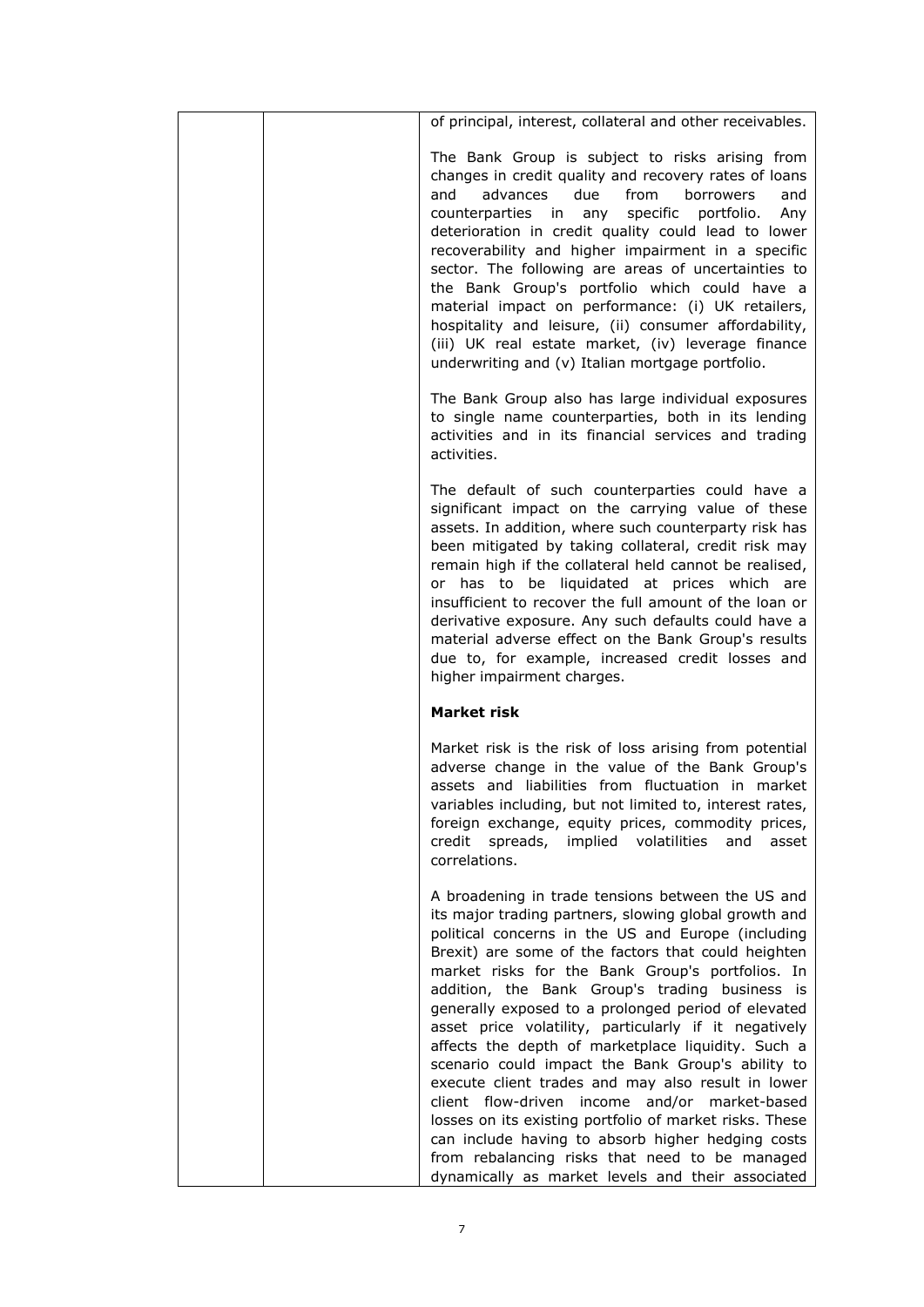| volatilities change.                                                                                                                                                                                                                                                                                                                                                                                                                                                                                                                                                                                                                                  |
|-------------------------------------------------------------------------------------------------------------------------------------------------------------------------------------------------------------------------------------------------------------------------------------------------------------------------------------------------------------------------------------------------------------------------------------------------------------------------------------------------------------------------------------------------------------------------------------------------------------------------------------------------------|
| It is difficult to predict changes in market conditions,<br>and such changes could have a material adverse<br>effect on the Bank Group's business, results of<br>operations, financial condition and prospects.                                                                                                                                                                                                                                                                                                                                                                                                                                       |
| <b>Treasury and capital risk</b>                                                                                                                                                                                                                                                                                                                                                                                                                                                                                                                                                                                                                      |
| There are three primary types of treasury and capital<br>risk faced by the Bank Group:                                                                                                                                                                                                                                                                                                                                                                                                                                                                                                                                                                |
| $(1)$ Liquidity risk - which is the risk that the Bank<br>Group is unable to meet its contractual or<br>contingent obligations or that it does not have<br>the appropriate amount, tenor and composition<br>of funding and liquidity to support its assets.<br>This could cause the Bank Group to fail to meet<br>regulatory liquidity standards or be unable to<br>support day-to-day banking activities;                                                                                                                                                                                                                                            |
| (2) Capital risk - which is the risk that the Bank<br>Group has an insufficient level or composition of<br>capital to support its normal business activities<br>and to meet its regulatory capital requirements<br>under normal operating environments<br>or<br>stressed conditions (both actual and as defined<br>for internal planning or regulatory stress testing<br>purposes). This includes the risk from the Bank<br>Group's pension plans; and                                                                                                                                                                                                |
| (3) Interest rate risk in the banking book - which is<br>the risk that the Bank Group is exposed to<br>capital or income volatility because of a<br>mismatch between the interest rate exposures<br>of its (non-traded) assets and liabilities.                                                                                                                                                                                                                                                                                                                                                                                                       |
| The occurrence of any such treasury and capital risks<br>could have a material adverse effect on the Bank<br>Group's business, results of operations, financial<br>condition and prospects.                                                                                                                                                                                                                                                                                                                                                                                                                                                           |
| <b>Operational risk</b>                                                                                                                                                                                                                                                                                                                                                                                                                                                                                                                                                                                                                               |
| Operational risk is the risk of loss to the Bank Group<br>from inadequate or failed processes or systems,<br>human factors or due to external events where the<br>root cause is not due to credit or market risks.<br>Examples include: (i) operational resilience, (ii) cyber<br>threats, (iii) new and emergent technology, (iv)<br>$(v)$ data<br>external<br>fraud,<br>management<br>and<br>information protection, (vi) algorithmic trading, (vii)<br>processing error, (viii) supplier exposure, (ix) critical<br>accounting estimates and judgements, (x) tax risk<br>and (xi) ability to hire and retain appropriately<br>qualified employees. |
| The occurrence of any such operational risks could                                                                                                                                                                                                                                                                                                                                                                                                                                                                                                                                                                                                    |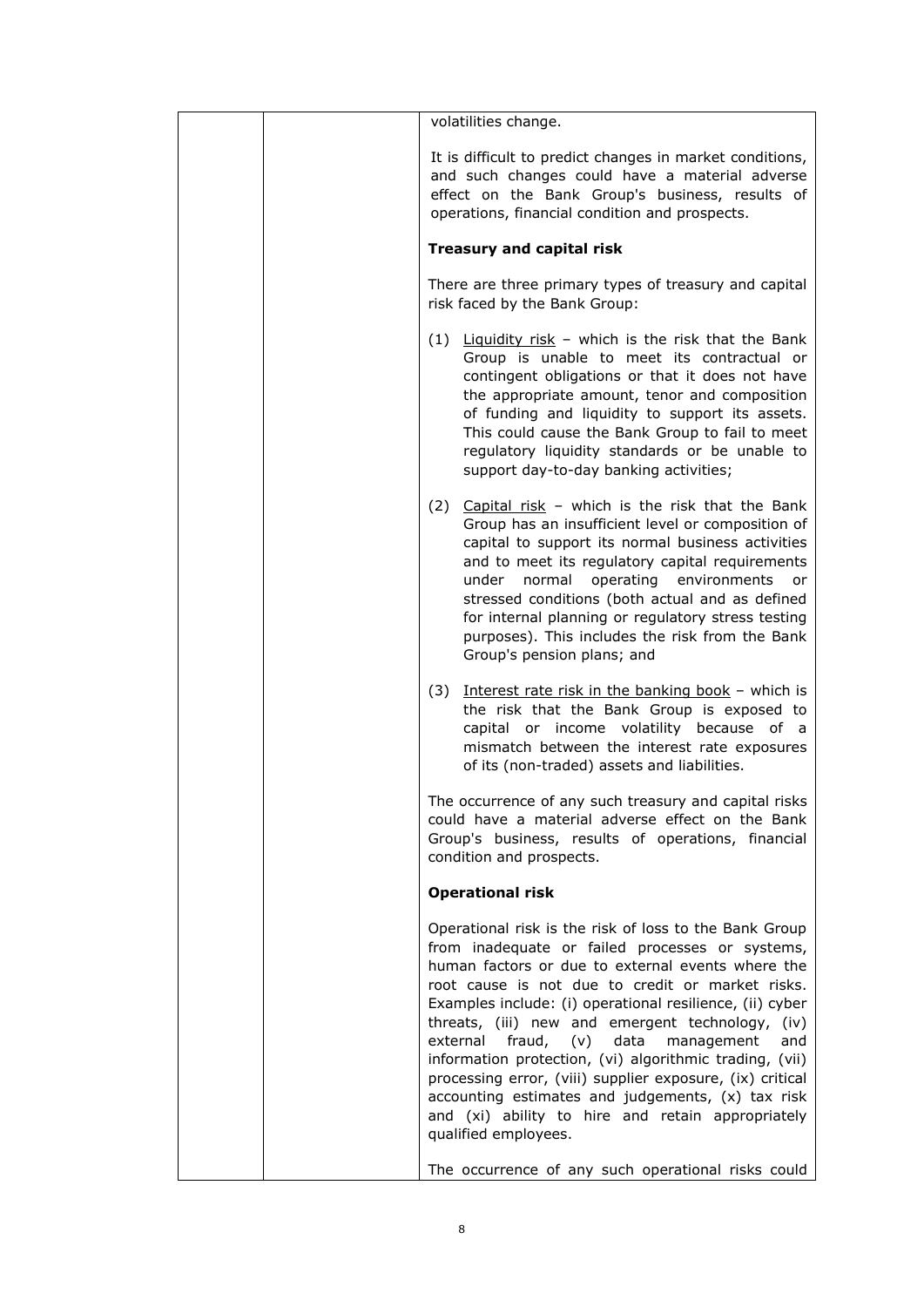| disadvantage the Bank Group's customers, clients or                                                         |
|-------------------------------------------------------------------------------------------------------------|
| counterparties and could have a material adverse                                                            |
| effect on the Bank Group's business, results of                                                             |
| operations, financial condition and prospects.                                                              |
| <b>Model risk</b>                                                                                           |
| Model risk is the risk of potential adverse                                                                 |
| financial<br>consequences<br>from<br>assessments<br>or                                                      |
| decisions based on incorrect or misused model                                                               |
| outputs and reports. The Bank Group relies on                                                               |
| models to support a broad range of business and risk<br>management activities, including informing business |
| decisions and strategies, measuring and limiting risk,                                                      |
| valuing exposures (including the calculation<br>of                                                          |
| impairment), conducting stress testing, assessing                                                           |
| capital<br>adequacy, supporting<br>new business                                                             |
| and risk<br>and<br>reward evaluation,<br>acceptance                                                         |
| managing client assets, and meeting reporting<br>requirements. Models are, by their nature, imperfect       |
| and incomplete representations of reality because                                                           |
| they rely on assumptions and inputs, and so they                                                            |
| may be subject to errors affecting the accuracy of                                                          |
| their outputs. Model errors or misuse may result in                                                         |
| (among other things) the Bank Group making<br>inappropriate business decisions and/or inaccuracies          |
| or errors being identified in the Bank Group's risk                                                         |
| management and regulatory reporting processes.                                                              |
| This could result in significant financial<br>loss,                                                         |
| imposition<br>of<br>additional<br>capital<br>requirements,                                                  |
| enhanced regulatory supervision and reputational<br>damage, all of which could have a material adverse      |
| effect on the Bank Group's business, results of                                                             |
| operations, financial condition and prospects.                                                              |
| <b>Conduct risk</b>                                                                                         |
| Conduct risk is the risk of detriment to customers,                                                         |
| clients, market integrity, effective competition or the                                                     |
| Bank Group from the inappropriate supply of<br>financial services, including instances of wilful or         |
| negligent misconduct. This risk could manifest itself                                                       |
| in a variety of ways: (i) employee misconduct, (ii)                                                         |
| product governance and life cycle, (iii) financial                                                          |
| crime, (iv) data protection and privacy and (v)                                                             |
| regulatory focus on culture and accountability.                                                             |
| The occurrence of any such conduct risks could                                                              |
| disadvantage the Bank Group's customers, clients or                                                         |
| counterparties and could have a material adverse                                                            |
| effect on the Bank Group's business, results of<br>operations, financial condition and prospects.           |
| <b>Reputation risk</b>                                                                                      |
| Reputation risk is the risk that an action, transaction,                                                    |
| investment, event, decision or business relationship                                                        |
| will reduce trust in the Bank Group's integrity and                                                         |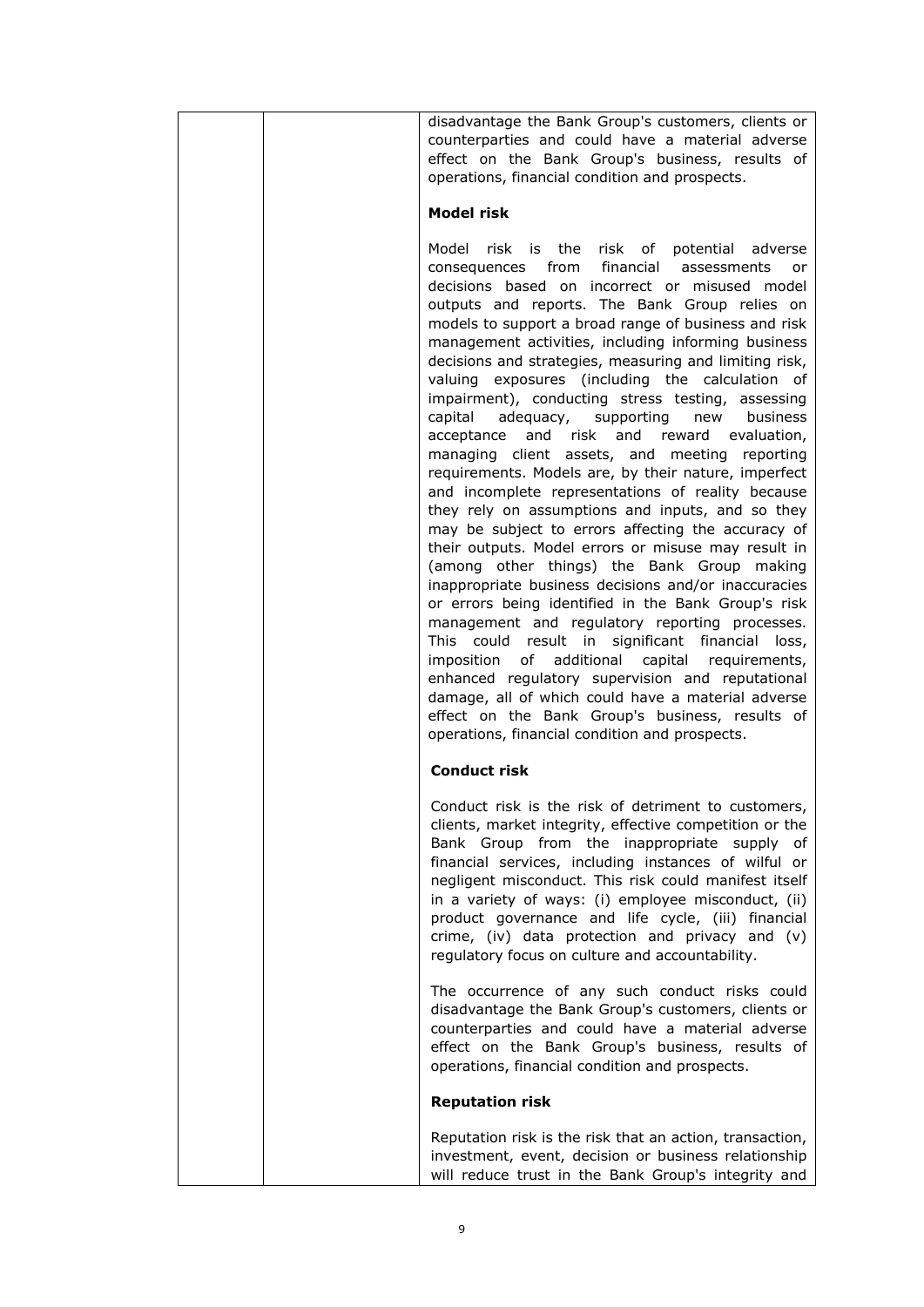|  | competence.                                                                                                                                                                                                                                                                                                                                                                                                                                                                                                                                                                                                                                                                                                                                                             |
|--|-------------------------------------------------------------------------------------------------------------------------------------------------------------------------------------------------------------------------------------------------------------------------------------------------------------------------------------------------------------------------------------------------------------------------------------------------------------------------------------------------------------------------------------------------------------------------------------------------------------------------------------------------------------------------------------------------------------------------------------------------------------------------|
|  | Any material lapse in standards of integrity,<br>compliance, customer service or operating efficiency<br>may represent a potential reputation risk. A risk<br>arising in one business area can have an adverse<br>effect upon the Bank Group's overall reputation and<br>any one transaction, investment or event (in the<br>perception of key stakeholders) can reduce trust in<br>the Bank Group's integrity and competence.                                                                                                                                                                                                                                                                                                                                          |
|  | Reputation risk could also arise from negative public<br>opinion about the actual, or perceived, manner in<br>which the Bank Group conducts its business<br>activities, or the Bank Group's financial performance,<br>as well as actual or perceived practices in banking<br>and the financial services industry generally.<br>Negative public opinion may adversely affect the<br>Bank Group's ability to retain and attract customers,<br>in particular, corporate and retail depositors, and to<br>retain and motivate staff, and could have a material<br>adverse effect on the Bank Group's business, results<br>of operations, financial condition and prospects.                                                                                                 |
|  | Reputation risk has the potential to arise from<br>operational issues or conduct matters which cause<br>detriment to customers, clients, market integrity,<br>effective competition or the Bank Group.                                                                                                                                                                                                                                                                                                                                                                                                                                                                                                                                                                  |
|  | Legal risk and legal, competition and regulatory<br>matters                                                                                                                                                                                                                                                                                                                                                                                                                                                                                                                                                                                                                                                                                                             |
|  |                                                                                                                                                                                                                                                                                                                                                                                                                                                                                                                                                                                                                                                                                                                                                                         |
|  | The Bank Group conducts activities in a highly<br>regulated market which exposes it to legal risk<br>arising from (i) the multitude of laws and regulations<br>that apply to the businesses it operates, which are<br>highly dynamic, may vary between jurisdictions, and<br>are often unclear in their application to particular<br>circumstances especially in new and emerging areas;<br>and (ii) the diversified and evolving nature of the<br>Bank Group's businesses and business practices. In<br>each case, this exposes the Bank Group to the risk of<br>loss or the imposition of penalties, damages or fines<br>from the failure of members of the Bank Group to<br>meet their respective legal obligations, including<br>legal or contractual requirements. |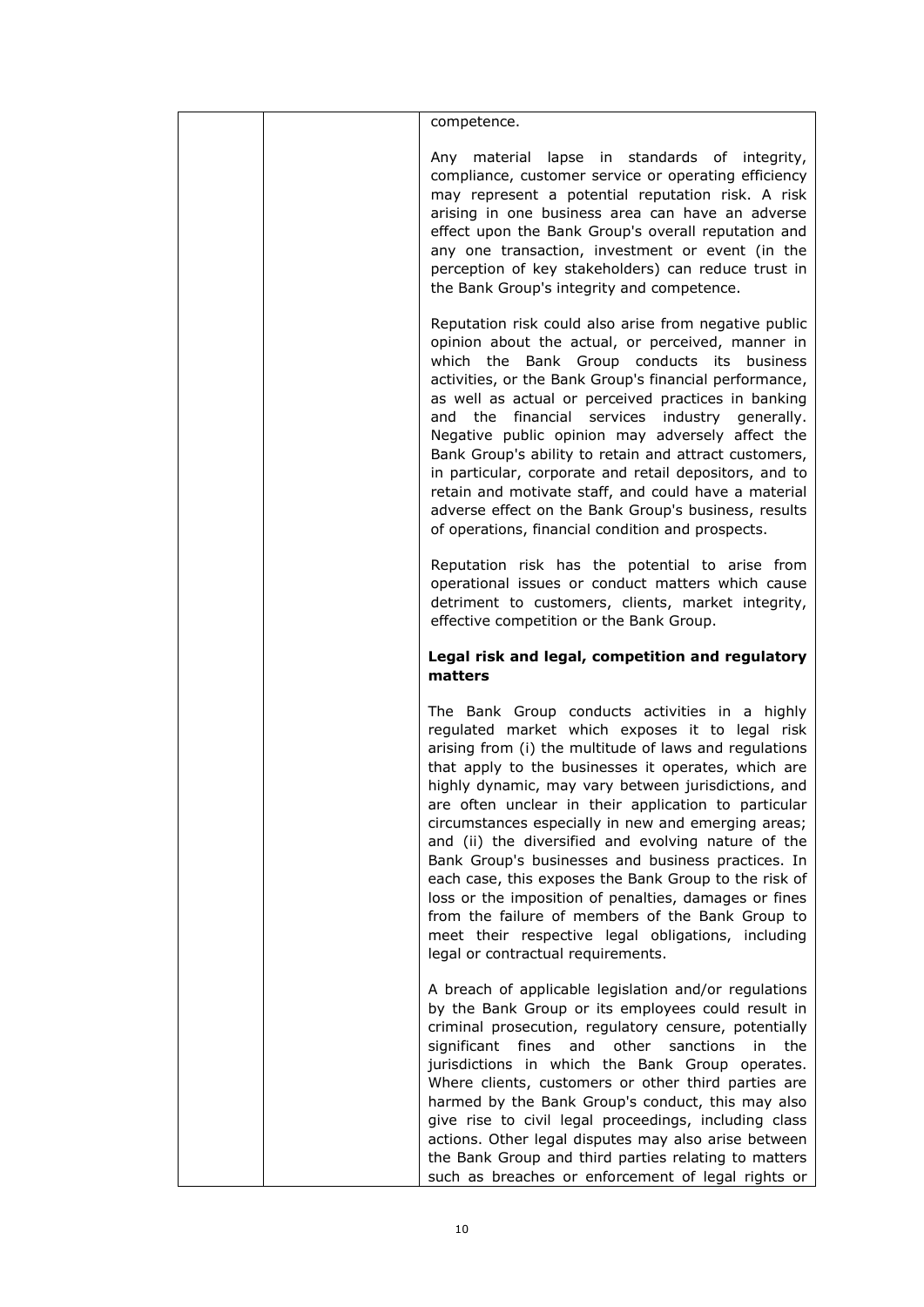| obligations arising under contracts, statutes or<br>common law. Adverse findings in any such matters<br>may result in the Bank Group being liable to third<br>parties or may result in the Bank Group's rights not<br>being enforced as intended.                                                                                                                                                                                                                                                                                                                                                                                                                                                                                                                                                                                                                                                                                                                                                                                                                                                                                                                                                                                                                                                                                                                                                                                                                                                                                                                                                                                               |
|-------------------------------------------------------------------------------------------------------------------------------------------------------------------------------------------------------------------------------------------------------------------------------------------------------------------------------------------------------------------------------------------------------------------------------------------------------------------------------------------------------------------------------------------------------------------------------------------------------------------------------------------------------------------------------------------------------------------------------------------------------------------------------------------------------------------------------------------------------------------------------------------------------------------------------------------------------------------------------------------------------------------------------------------------------------------------------------------------------------------------------------------------------------------------------------------------------------------------------------------------------------------------------------------------------------------------------------------------------------------------------------------------------------------------------------------------------------------------------------------------------------------------------------------------------------------------------------------------------------------------------------------------|
| The outcome of legal, competition and regulatory<br>matters, both those to which the Bank Group is<br>currently exposed and any others which may arise in<br>the future, is difficult to predict. In connection with<br>such matters, the Bank Group may incur significant<br>expense, regardless of the ultimate outcome, and<br>any such matters could expose the Bank Group to a<br>number of adverse outcomes. In light of the<br>uncertainties involved in legal, competition and<br>regulatory matters, there can be no assurance that<br>the outcome of a particular matter or matters will not<br>have a material adverse effect on the Bank Group's<br>business, results of operations, financial condition<br>and prospects.                                                                                                                                                                                                                                                                                                                                                                                                                                                                                                                                                                                                                                                                                                                                                                                                                                                                                                          |
| Resolution actions (including bail-in actions) in<br>the event the Issuer is failing or likely to fail<br>could materially adversely affect the value of<br>the Securities                                                                                                                                                                                                                                                                                                                                                                                                                                                                                                                                                                                                                                                                                                                                                                                                                                                                                                                                                                                                                                                                                                                                                                                                                                                                                                                                                                                                                                                                      |
| Under the UK Banking Act, the Bank of England, the<br>HM Treasury and a number of other UK authorities<br>have substantial powers to take a range of resolution<br>actions to rescue a financial institution (such as the<br>Issuer), where it considers the relevant institution to<br>be failing or likely to fail. In such case, the relevant<br>UK resolution authority could exercise such powers to<br>(a) transfer all or part of the institution's business to<br>a third party and/or to a "bridge bank" and/or to a<br>vehicle created by the resolution authority, (b) take<br>the institution into temporary public ownership, (c)<br>provided the relevant conditions are met, exercise<br>the 'bail-in tool' or (d) require some combination<br>thereof. Exercise of the 'bail-in tool' in respect of the<br>Issuer and the Securities would be expected to be<br>made without the consent of the holders of the<br>Securities, and could result in the cancellation of all,<br>or some, of the principal amount of the Securities<br>and/or the conversion of the Securities into shares or<br>other obligations of the Issuer or another person, or<br>any other modification to the terms of the Securities.<br>The exercise of resolution powers in respect of the<br>Issuer and the Securities (in particular, the 'bail-in<br>tool') could materially adversely affect the rights of<br>the holders of the Securities, the value of the<br>Securities and/or the ability of the Issuer to satisfy<br>its obligations under the Securities, and holders of<br>the Securities could lose some or all of their<br>investment." |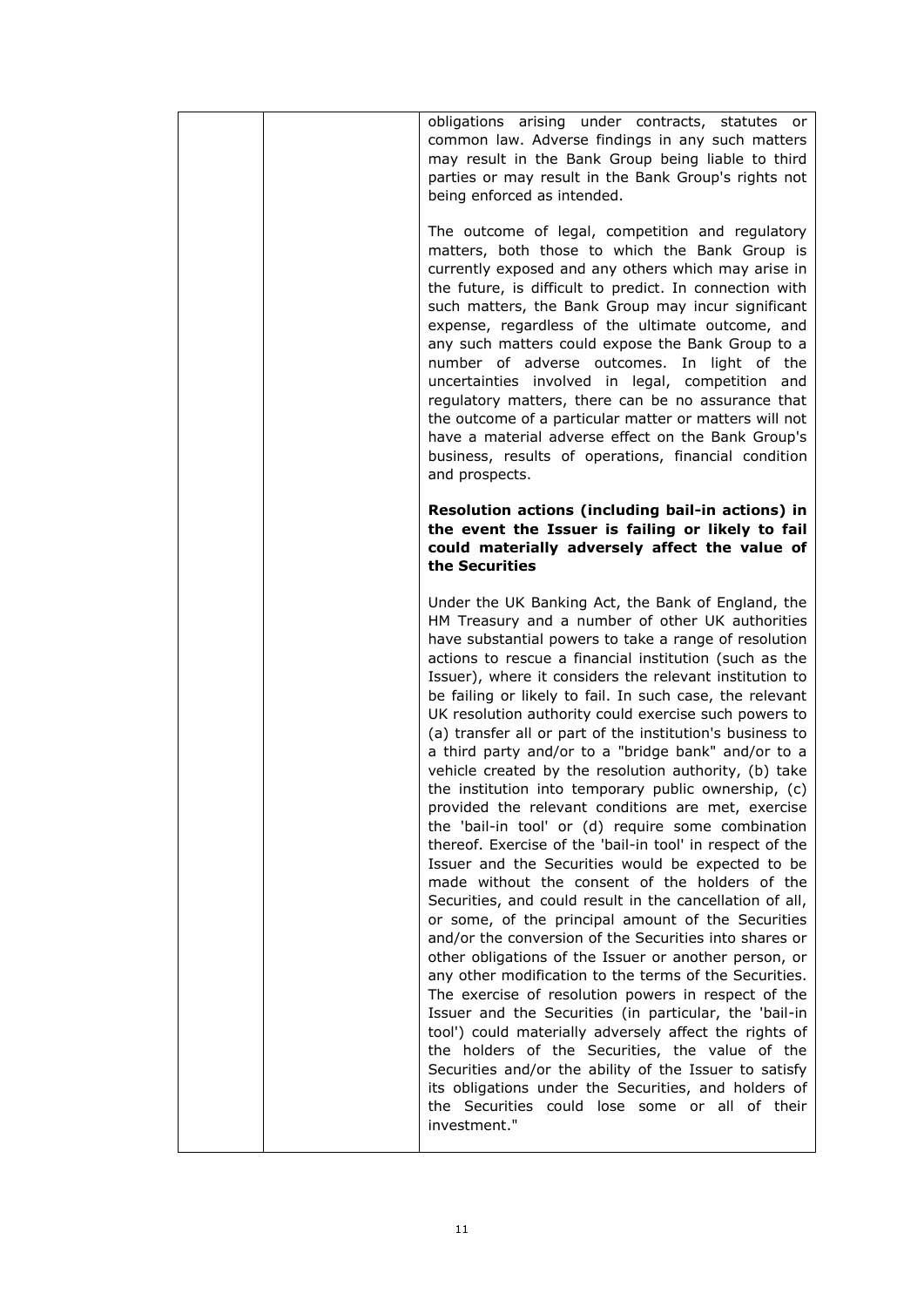## **B) RISK FACTORS**

The section entitled "Risk Factors" on (i) pages 42 to 74 of Base Prospectus 1A, (ii) pages 42 to 80 of Base Prospectus 2, (iii) pages 26 to 58 of Base Prospectus 5 and (iv) pages 36 to 68 of Base Prospectus 16 shall be updated by:

(i) deleting the third paragraph of Risk Factor 1 *(Risks associated with the Issuer's ability to fulfil its obligations under the Securities and status of the Securities)* on (i) page 43 of Base Prospectus 1A, (ii) page 43 of Base Prospectus 2, (iii) page 27 of Base Prospectus 5 and (iv) page 37 of Base Prospectus 16 in its entirety and replacing it with the following:

"These risks are described in the section 'Risk Factors' on pages 1 to 16 of the 2020 Registration Document incorporated by reference into this document – see '*Information Incorporated by Reference*'."

- (ii) deleting the information appearing in Risk Factor 3 *(Regulatory action in the event a*  bank or investment firm in the Group (such as the Issuer) is failing or likely to fail *could materially adversely affect the value of the Securities)* on (i) pages 43 to 46 of Base Prospectus 1A, (ii) pages 44 to 46 of Base Prospectus 2, (iii) pages 28 to 30 of Base Prospectus 5 and (iv) pages 38 to 40 of Base Prospectus 16 in its entirety and replacing it with the following:
	- "3. **Regulatory action in the event a bank or investment firm in the Bank Group is failing or likely to fail, including the exercise by the Resolution Authority of a variety of statutory resolution powers, could materially adversely affect the value of the Securities**

*The Issuer and the Bank Group are subject to substantial resolution powers*

Under the Banking Act, substantial powers are granted to the Bank of England (or, in certain circumstances, HM Treasury), in consultation with the United Kingdom Prudential Regulation Authority, the UK Financial Conduct Authority and HM Treasury, as appropriate as part of a special resolution regime (the "**SRR**"). These powers enable the Bank of England (or any successor or replacement thereto and/or such other authority in the United Kingdom with the ability to exercise the UK Bail-in Power) (the "**Resolution Authority**") to implement various resolution measures and stabilisation options (including, but not limited to, the bail-in tool) with respect to a UK bank or investment firm and certain of its affiliates (currently including the Issuer) (each a "**relevant entity**") in circumstances in which the Resolution Authority is satisfied that the relevant resolution conditions are met.

"**UK Bail-in Power**" means any write-down, conversion, transfer, modification and/or suspension power existing from time to time under any laws, regulations, rules or requirements relating to the resolution of banks, banking group companies, credit institutions and/or investment firms incorporated in the United Kingdom in effect and applicable in the United Kingdom to the Issuer or other members of the Bank Group (as the same has been or may be amended from time to time) pursuant to which obligations of a bank, banking group company, credit institution or investment firm or any of its affiliates can be reduced, cancelled, amended, transferred and/or converted into shares or other securities or obligations of the obligor or any other person.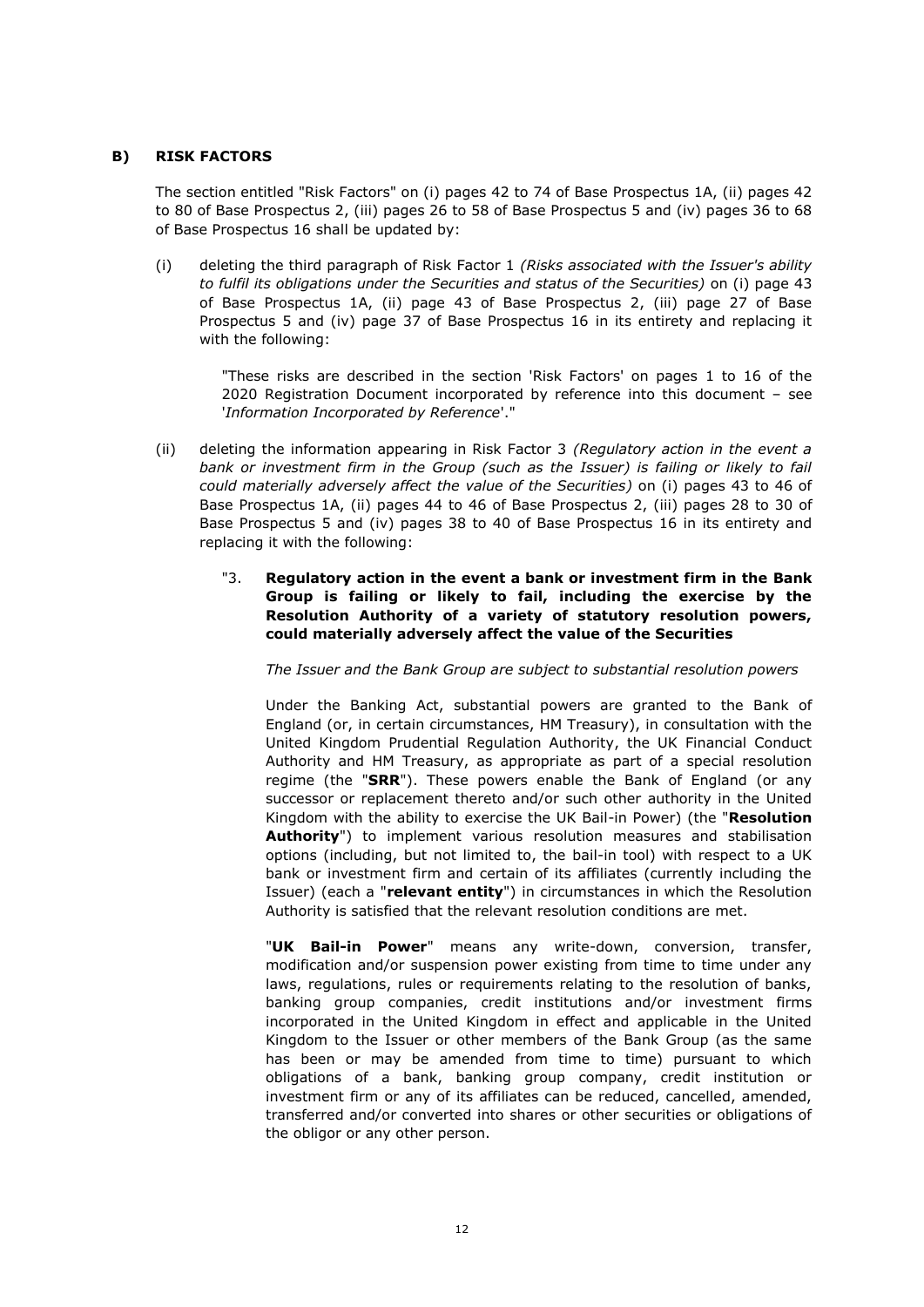As holders of the Securities, you should assume that, in a resolution situation, financial public support will only be available to a relevant entity as a last resort after the relevant resolution authorities have assessed and used, to the maximum extent practicable, the resolution tools, including the bail-in tool. Any such exercise of the bail-in tool in respect of the Issuer and/or the Securities may result in the cancellation of all, or a portion, of the principal amount of, interest on, or any other amounts payable on, the Securities and/or the conversion of the Securities into shares or other Securities or other obligations of the Issuer or another person, or any other modification or variation to the terms of the Securities.

The exercise of any resolution powers or any suggestion of any such exercise could materially adversely affect the value of any Securities and could lead to you losing some or all of the value of your investment in the Securities.

# *Resolution powers triggered prior to insolvency may not be anticipated and you may have only limited rights to challenge them*

The resolution powers conferred by the SRR are intended to be used prior to the point at which any insolvency proceedings with respect to the relevant entity could have been initiated. The purpose of the resolution powers is to address the situation where all or part of a business of a relevant entity has encountered, or is likely to encounter, financial difficulties, giving rise to wider public interest concerns.

Although the Banking Act provides specific conditions to the exercise of any resolution powers and, furthermore, the European Banking Authority's guidelines published in May 2015 set out the objective elements for the resolution authorities to apply in determining whether an institution is failing or likely to fail, it is uncertain how the Resolution Authority would assess such conditions in any particular pre-insolvency scenario affecting the Issuer and/or other members of the Bank Group and in deciding whether to exercise a resolution power.

The Resolution Authority is also not required to provide any advance notice to you, as holders of the Securities, of its decision to exercise any resolution power. Therefore, you may not be able to anticipate a potential exercise of any such powers nor the potential effect of any exercise of such powers on the Issuer, the Bank Group and the Securities.

Furthermore, you may have only limited rights to challenge and/or seek a suspension of any decision of the Resolution Authority to exercise its resolution powers (including the bail-in tool) or to have that decision reviewed by a judicial or administrative process or otherwise.

*As insured deposits are excluded from the scope of the bail-in tool and other preferred deposits (and insured deposits) rank ahead of any Securities issued by the Issuer, such Securities would be more likely to be bailed-in than certain other unsubordinated liabilities of the Issuer (such as other preferred deposits)*

As part of the reforms required by the Bank Recovery and Resolution Directive, amendments have been made to relevant legislation in the UK (including the UK Insolvency Act 1986) to establish in the insolvency hierarchy a statutory preference. Firstly, for deposits that are insured under the UK Financial Services Compensation Scheme ("**insured deposits**") to rank with existing preferred claims as 'ordinary' preferred claims and (ii) secondly, for all other deposits of individuals and micro, small and medium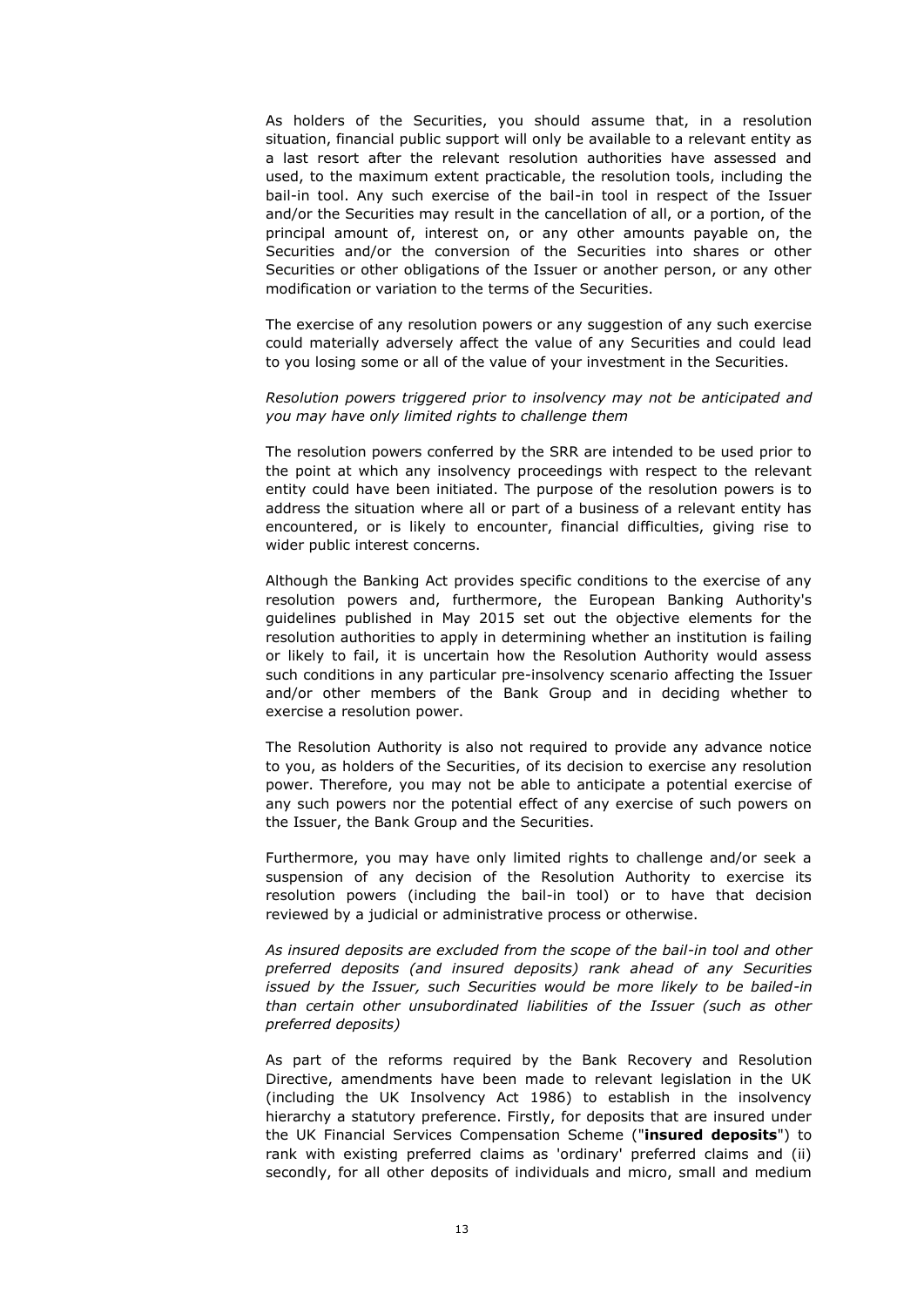sized enterprises held in EEA or non-EEA branches of an EEA bank ("**other preferred deposits**"), to rank as 'secondary' preferred claims only after the 'ordinary' preferred claims.

In addition, the UK implementation of the EU Deposit Guarantee Scheme Directive increased, from July 2015, the nature and quantum of insured deposits to cover a wide range of deposits, including corporate deposits (unless the depositor is a public sector body or financial institution) and some temporary high value deposits.

The effect of these changes is to increase the size of the class of preferred creditors. All such preferred deposits will rank in the insolvency hierarchy ahead of all other unsecured senior creditors of the Issuer, including you, as holders of the Securities. Furthermore, insured deposits are excluded from the scope of the bail-in tool. As a result, if the bail-in tool were exercised by the Resolution Authority, the Securities would be more likely to be bailed-in than certain other unsubordinated liabilities of the Issuer such as other preferred deposits."

# **C) INFORMATION INCORPORATED BY REFERENCE**

The section entitled "Information Incorporated by Reference" on (i) pages 76 to 77 of Base Prospectus 1A, (ii) pages 81 to 82 of Base Prospectus 2, (iii) pages 59 to 60 of Base Prospectus 5 and (iii) page 69 of Base Prospectus 16 shall be updated by:

- (i) adding the following documents (the "**Documents**", each a "**Document**") to the list of source documents in paragraph 1 (*Source documents*):
	- (1) the Annual Report of the Issuer, as filed with the SEC on Form 20-F on 14 February 2020 in respect of the years ended 31 December 2019 and 31 December 2018 (the "**2019 Form 20-F**"); and
	- (2) the Registration Document dated 2 March 2020 (the "**2020 Registration Document**") and approved by the FCA in its capacity as competent authority in the United Kingdom.
- (ii) deleting each of the "Registration Document", the "2017 Issuer Annual Report", the "2018 Issuer Annual Report" and the "2019 Interim Results Announcement" (which was added via the Combined Supplement 1/2019 dated 3 September 2019) from the list of source documents in paragraph 1 (*Source documents*);
- (iii) adding the following page references to the cross-reference list in paragraph 2 (*Information incorporated by reference*):

#### *From the 2019 Form 20-F*

Whole document (excluding the section entitled "Exhibit Index" on page 255)

### *From the 2020 Registration Document*

| Definitions and Interpretation                    | Page iv        |
|---------------------------------------------------|----------------|
| Risk Factors                                      | Pages 1 to 16  |
| The Issuer, the Barclays Bank Group and the Group | Pages 19 to 21 |

(iv) deleting the page references in the cross-reference list in paragraph 2 (*Information incorporated by reference*) relating to the "Registration Document", the "2017 Issuer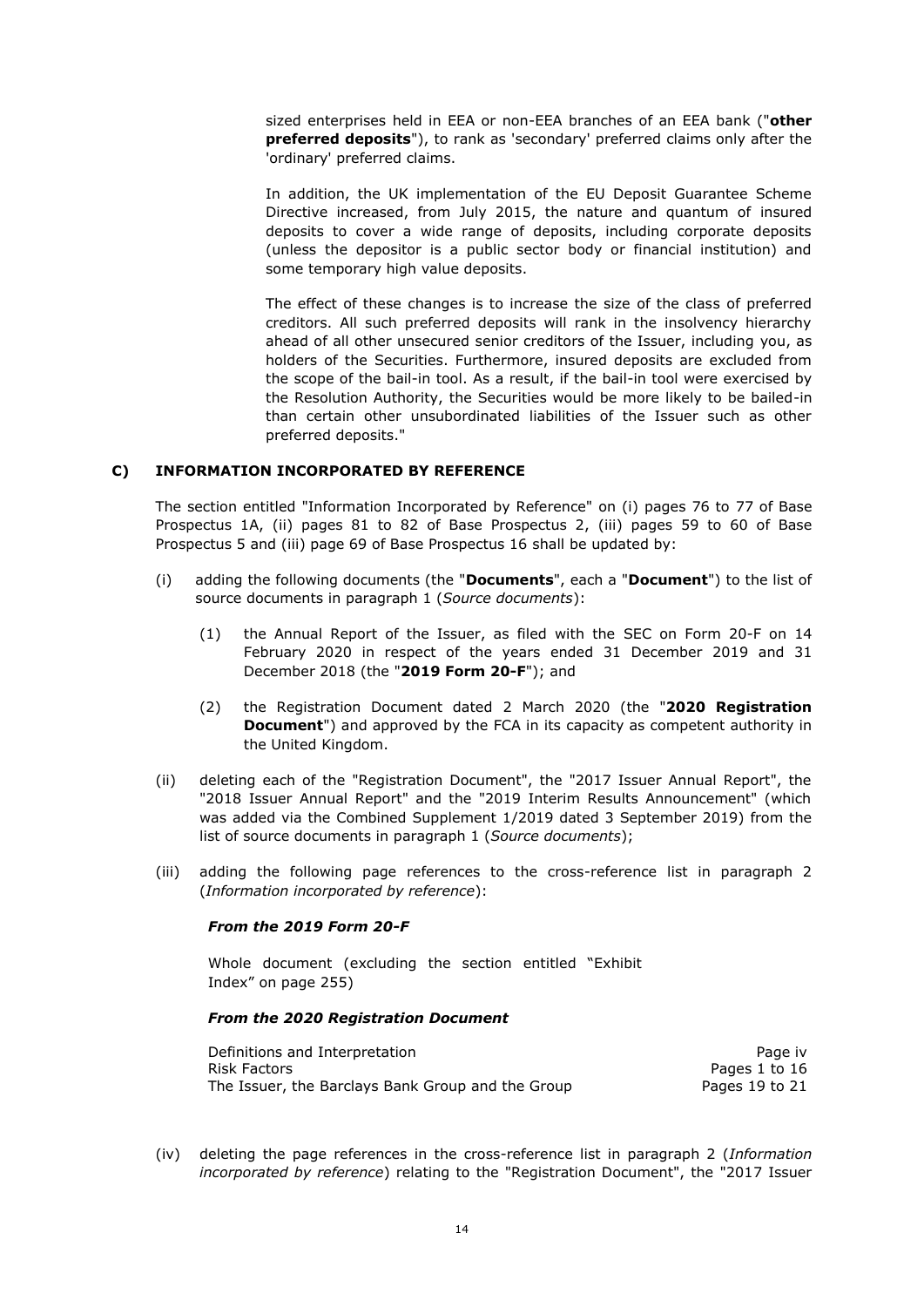Annual Report", the "2018 Issuer Annual Report" and the "2019 Interim Results Announcement" in their entirety; and

(v) restating the page references in respect of the 2018 Form 20-F in the cross-reference list in paragraph 2 (*Information incorporated by reference*) as follows:

#### *From the 2018 Form 20-F*

| Report of Independent Registered Public Accounting Firm | Pages 104 to 105 |
|---------------------------------------------------------|------------------|
| Consolidated Financial Statements                       | Pages 106 to 112 |
| Notes to the Financial Statements                       | Pages 113 to 230 |

Only information listed in the cross-reference lists above is incorporated by reference into the Base Prospectuses.

For the purposes of the prospectus rules made under Section 73A of the FSMA and each of the above listed Base Prospectuses, the information incorporated by reference, either expressly or implicitly, into each Document does not form part of any of the above listed Base Prospectuses. Information in each Document which is not incorporated by reference into each of the Base Prospectuses is either not relevant for investors or is covered elsewhere in each Base Prospectus.

# **D) IMPORTANT LEGAL INFORMATION**

\_\_\_\_\_\_\_\_\_\_\_\_\_\_\_\_\_\_\_\_\_\_\_

The section entitled "Important Legal Information" on (i) pages 289 to 294 of Base Prospectus 1A, (ii) pages 315 to 321 of Base Prospectus 2, (iii) pages 113 to 118 of Base Prospectus 5 and (iv) pages 251 to 253 of Base Prospectus 16 shall be amended by deleting the information currently appearing under the heading "Rating" and the related footnotes on (i) pages 290 to 291 of Base Prospectus 1A, (ii) pages 316 to 317 of Base Prospectus 2, (iii) pages 114 to 115 of Base Prospectus 5 and (iv) pages 252 to 253 of Base Prospectus 16 and replacing them with the following:

"The credit ratings included or referred to in this Base Prospectus or any document incorporated by reference will be treated, for the purposes of Regulation (EC) No. 1060/2009 on credit rating agencies (the "**CRA Regulation**"), as having been issued by Fitch Ratings Limited ("**Fitch**"), Moody's Investors Service Ltd. ("**Moody's**") and S&P Global Ratings Europe Limited ("**Standard & Poor's**"), each of which is established in the European Union and has been registered under the CRA Regulation.

As of the date of this Base Prospectus, the short-term unsecured obligations of the Issuer are rated A-1 by Standard & Poor's<sup>1</sup>, P-1 by Moody's<sup>2</sup>, and F1 by Fitch<sup>3</sup> and the long-term obligations of the Issuer are rated A by Standard & Poor's<sup>4</sup>, A1 by Moody's<sup>5</sup>, and A+ by Fitch<sup>6</sup>.

**Notes on Issuer ratings:** The information in these footnotes has been extracted from information made available by each rating agency (as at the date of this Base Prospectus) referred to below. The Issuer confirms that such information has been accurately reproduced and that, so far as the Issuer is aware, and is able to ascertain from information published by such rating agencies, no facts have been omitted which would render the reproduced information inaccurate or misleading.

<sup>1</sup> A short-term obligation rated 'A-1' is rated in the highest category by S&P Global Ratings. The obligor's capacity to meet its financial commitments on the obligation is strong. Within this category, certain obligations are designated with a plus sign (+). This indicates that the obligor's capacity to meet its financial commitments on these obligations is extremely strong.

<sup>2</sup> 'P-1' Issuers (or supporting institutions) rated Prime-1 have a superior ability to repay short-term debt obligations.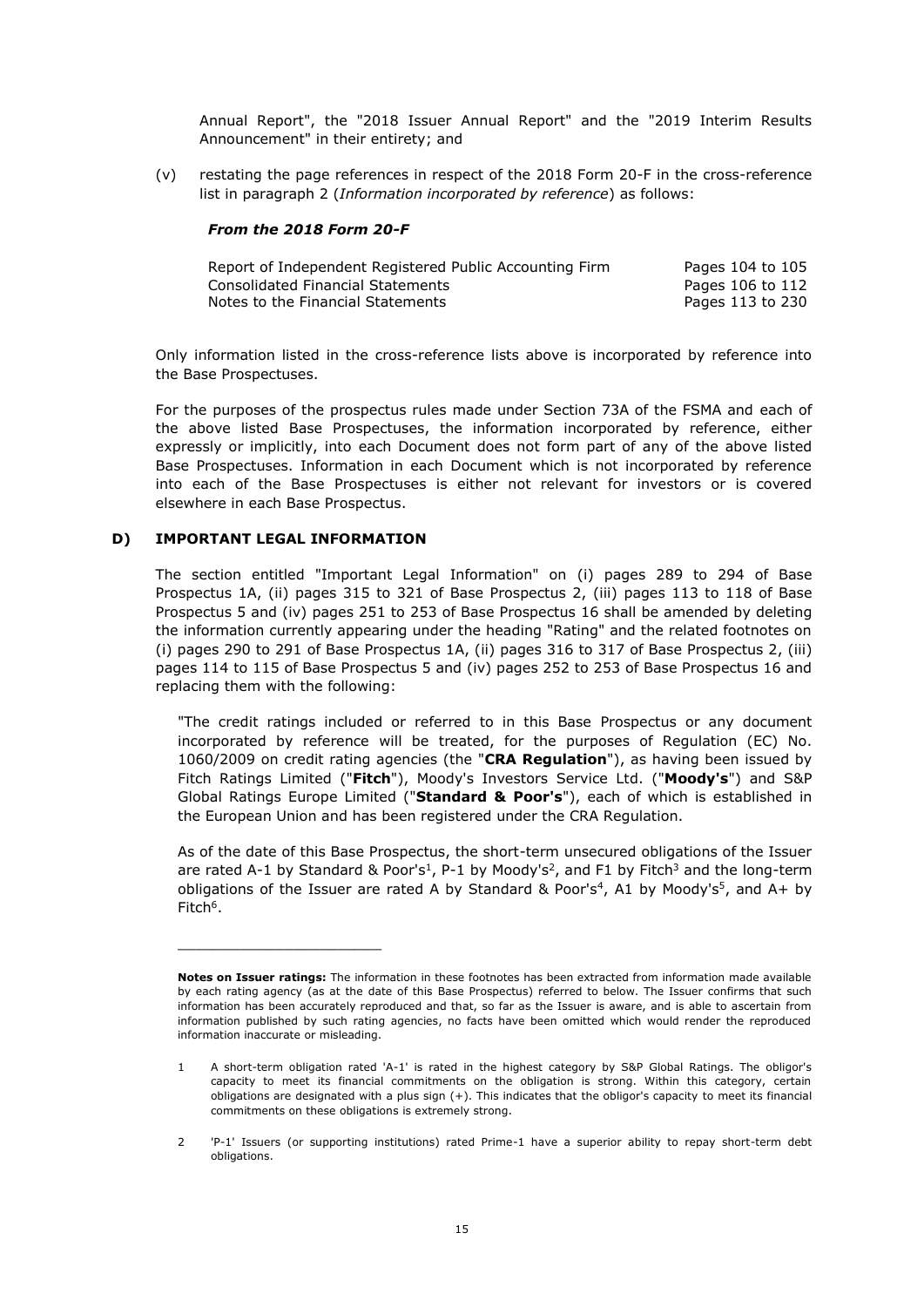- 3 An 'F1' rating indicates the strongest intrinsic capacity for timely payment of financial commitments; may have an added "+" to denote any exceptionally strong credit feature.
- 4 An obligation rated 'A' is somewhat more susceptible to the adverse effects of changes in circumstances and economic conditions than obligations in higher-rated categories. However, the obligor's capacity to meet its financial commitments on the obligation is still strong. Ratings from 'AA' to 'CCC' may be modified by the addition of a plus (+) or minus (-) sign to show relative standing within the rating categories.
- 5 Obligations rated 'A' are judged to be upper-medium grade and are subject to low credit risk. Note: Moody's appends numerical modifiers 1, 2, and 3 to each generic rating classification from 'Aa' through 'Caa'. The modifier 1 indicates that the obligation ranks in the higher end of its generic rating category; the modifier 2 indicates a mid-range ranking; and the modifier 3 indicates a ranking in the lower end of that generic rating category.
- 6 'A' ratings denote strong prospects for ongoing viability. Fundamental characteristics are strong and stable, such that it is unlikely that the bank would have to rely on extraordinary support to avoid default. This capacity may, nevertheless, be more vulnerable to adverse business or economic conditions than is the case for higher ratings."

### **E) GENERAL INFORMATION**

The section entitled "General Information" on (i) pages 295 to 297 of Base Prospectus 1A, (ii) pages 322 to 326 of Base Prospectus 2, (iii) pages 119 to 123 of Base Prospectus 5 and (iv) pages 254 to 258 of Base Prospectus 16 shall be updated by:

(i) in respect of each Base Prospectus, deleting the information under the heading "Significant change statement" on (i) page 295 of Base Prospectus 1A, (ii) page 322 of Base Prospectus 2, (iii) page 119 of Base Prospectus 5 and (iv) page 254 of Base Prospectus 16 in its entirety and replacing it with the following:

"There has been no significant change in the financial or trading position of the Bank Group since 31 December 2019."

(ii) in respect of each Base Prospectus, deleting the information under the heading "Material adverse change statement" on (i) page 295 of Base Prospectus 1A, (ii) page 322 of Base Prospectus 2, (iii) page 119 of Base Prospectus 5 and (iv) page 254 of Base Prospectus 16 in its entirety and replacing it with the following:

"There has been no material adverse change in the prospects of the Issuer since 31 December 2019."

- (iii) in respect of each Base Prospectus, deleting the information under the heading "Recent Developments" on (i) page 295 of Base Prospectus 1A, (ii) page 322 of Base Prospectus 2, (iii) page 119 of Base Prospectus 5 and (iv) page 254 of Base Prospectus 16 and any updated information inserted under such heading via the Combined Supplement 1/2019 dated 3 September 2019 and the Combined Supplement 2/2019 dated 24 October 2019 in its entirety; and
- (iv) in respect of each Base Prospectus, deleting the information under the heading "Legal proceedings" on (i) page 295 of Base Prospectus 1A, (ii) page 322 of Base Prospectus 2, (iii) page 119 of Base Prospectus 5 and (iv) page 254 of Base Prospectus 16 in its entirety and replacing it with the following:

"Save as disclosed under Note 23 (*Provisions*) and Note 25 (*Legal, competition and regulatory matters*) to the consolidated financial statements of the Issuer as set out on pages 159 to 160 and pages 161 to 165 respectively, of the 2019 Form 20- F, there are no governmental, legal or arbitration proceedings (including any such proceedings which are pending or threatened of which the Issuer is aware), which may have or have had during the 12 months preceding the date of this Base Prospectus, a significant effect on the financial position or profitability of the Issuer and/or the Bank Group."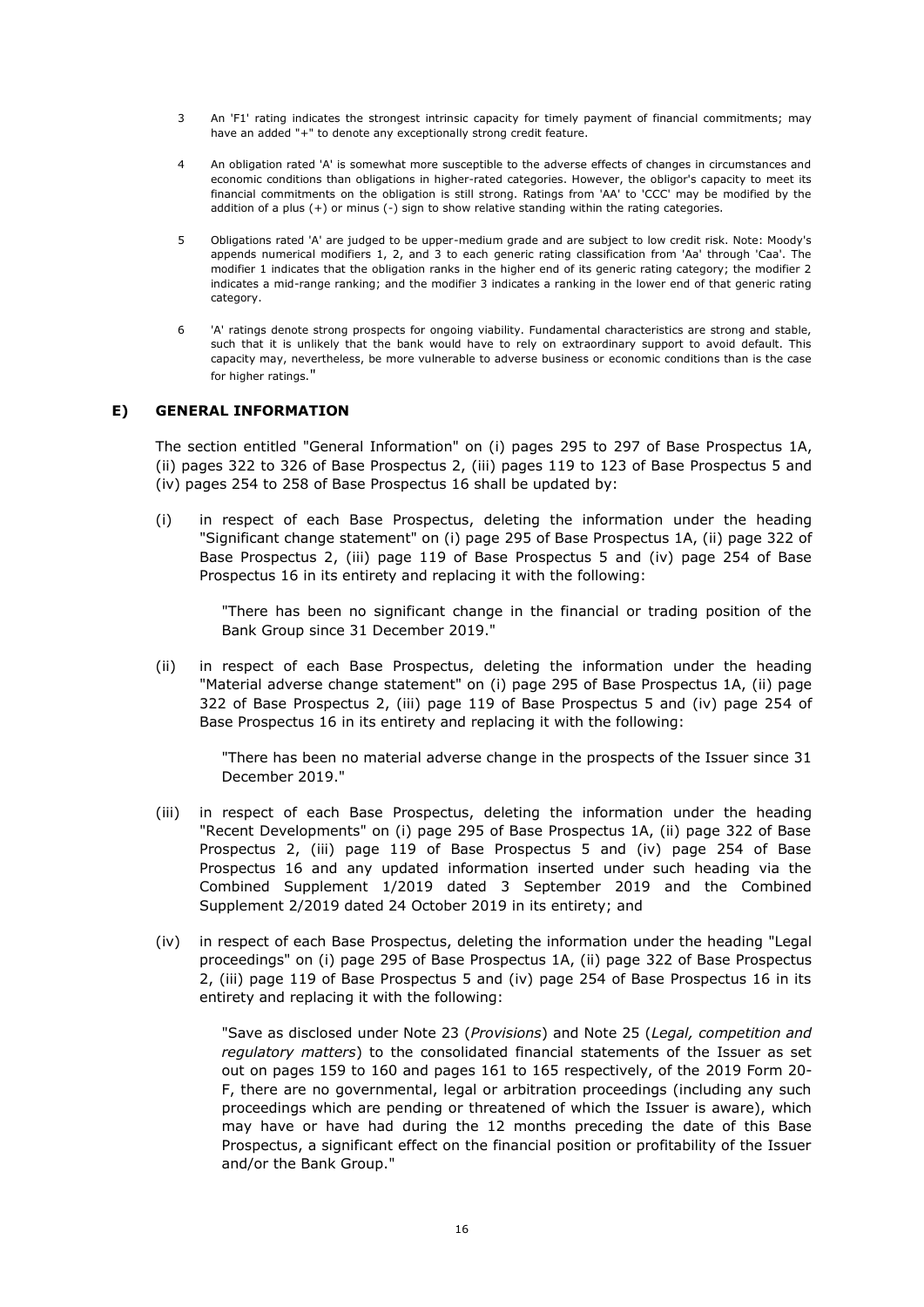To the extent that there is any inconsistency between (a) any statement in this Prospectus Supplement (in relation to any Base Prospectus) and (b) any other statement in, or incorporated by reference in any Base Prospectus, the statements in (a) above shall prevail.

The 2019 Form 20-F may be inspected during normal business hours at the registered office of the Issuer or at [https://home.barclays/content/dam/home-barclays/documents/investor](https://home.barclays/content/dam/home-barclays/documents/investor-relations/reports-and-events/annual-reports/2019/Barclays%20Bank%20PLC%20Form%2020-F%202019%20(PDF).pdf)[relations/reports-and-events/annual-reports/2019/Barclays%20Bank%20PLC%20Form%2020-](https://home.barclays/content/dam/home-barclays/documents/investor-relations/reports-and-events/annual-reports/2019/Barclays%20Bank%20PLC%20Form%2020-F%202019%20(PDF).pdf) [F%202019%20\(PDF\).pdf.](https://home.barclays/content/dam/home-barclays/documents/investor-relations/reports-and-events/annual-reports/2019/Barclays%20Bank%20PLC%20Form%2020-F%202019%20(PDF).pdf)

The 2020 Registration Document may be inspected during normal business hours at the registered office of the Issuer or at https://home.barclays/content/dam/home-barclays/documents/investorrelations/fixed-income-investors/Barclays-Bank-PLC-Registration-Document-2020-Update-Final-Version.pdf.

Investors should be aware of their rights under Section 87Q(4) to (6) of the Financial Services and Markets Act 2000. Investors who have agreed to purchase or subscribe for Securities before this Prospectus Supplement was published have the right, exercisable within two working days after the date on which this Prospectus Supplement is published, to withdraw their acceptances. This right is exercisable up to, and including 13 March 2020. Investors should contact the distributor from which they agreed to purchase or subscribe the Securities in order to exercise their withdrawal rights.

References to each Base Prospectus shall hereafter mean each Base Prospectus as supplemented by this Prospectus Supplement. The Issuer has taken all reasonable care to ensure that the information contained in each Base Prospectus, as supplemented by this Prospectus Supplement is, to the best of its knowledge, in accordance with the facts and contains no omission likely to affect its import and accepts responsibility accordingly. Save as disclosed in this Prospectus Supplement, no significant new factor, material mistake or inaccuracy relating to the information included in each Base Prospectus is capable of affecting the assessment of securities issued pursuant to each Base Prospectus has arisen or been noted, as the case may be, since the publication of each Base Prospectus (as supplemented at the date hereof) by the Issuer.

This Prospectus Supplement has been approved by the United Kingdom Financial Conduct Authority, which is the United Kingdom competent authority for the purposes of the Prospectus Directive and the relevant implementing measures in the United Kingdom, as a prospectus supplement issued in compliance with the Prospectus Directive and the relevant implementing measures in the United Kingdom for the purpose of giving information with regard to the issue of securities under the Programme.



The date of this Prospectus Supplement is 11 March 2020